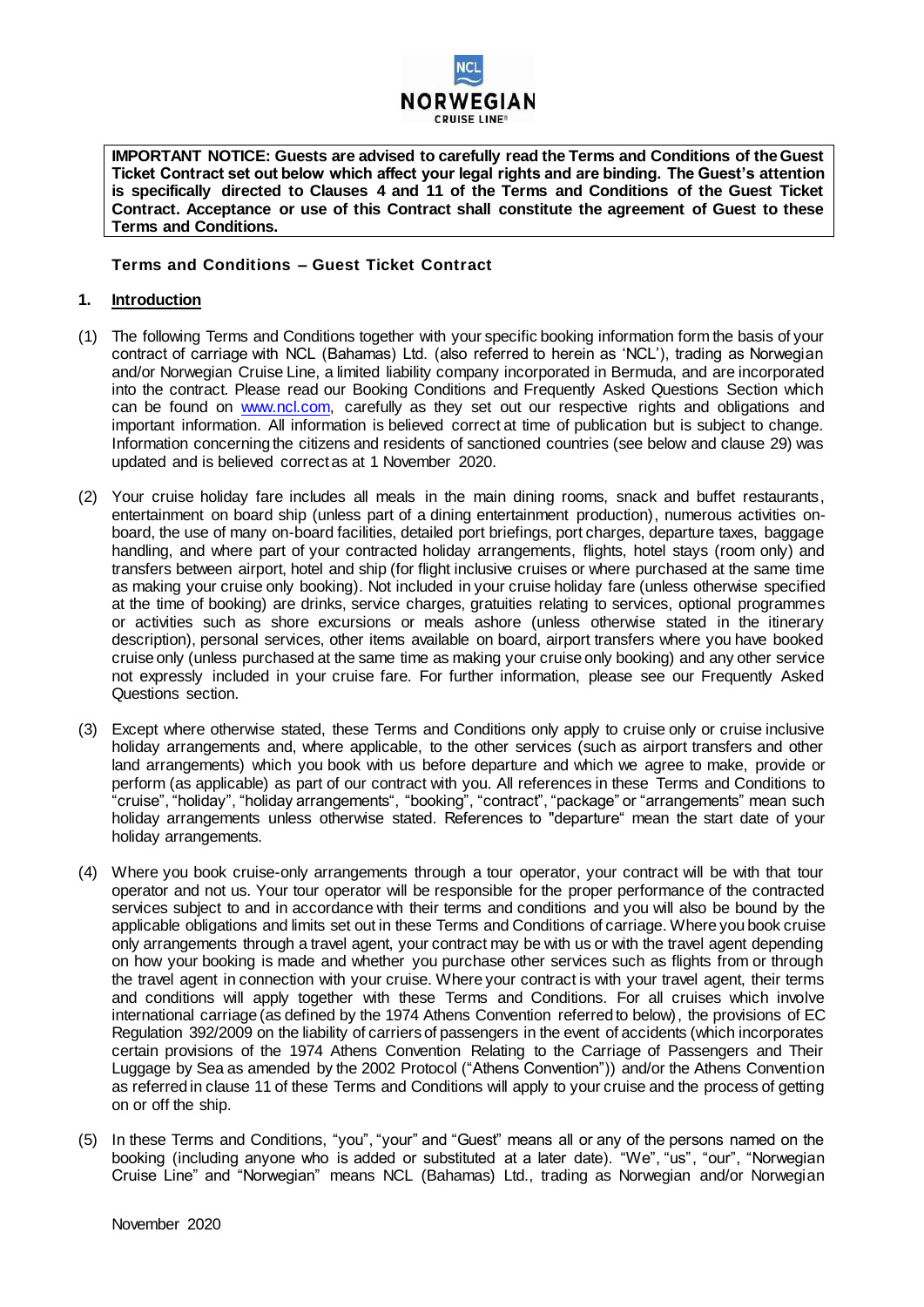

Cruise Line, except that when pertaining to Norwegian Joy, "we", "us", "our", Norwegian Cruise Line" and "Norwegian" means Norwegian Cruise Line Group UK Limited, Mountbatten House, Grosvenor Square, Southampton SO15 2JU, Great Britain, phone: 0800 03102121, e-mail: [reservations@ncl.com.](mailto:reservations@ncl.com)

(6) If you are a citizen or resident of North Korea (Democratic People's Republic of Korea), Crimea, Cuba, Sudan, Syria or Iran, please refer to clause 29 of these Terms and Conditions. You will be unable to sail on any of our ships unless you satisfy the requirements set forth in clause 29.

## **2. Making your booking**

- (1) You may book with us directly by telephone on 0800 03102121 or via one of our authorised travel agents or our website [www.ncl.com.](http://www.ncl.com/) Before making a booking, you must ensure that you have read and understood these Terms and Conditions (raising any queries you have with us). You will be asked to confirm you have read the Terms and Conditions before your booking is accepted. The first named person on the booking ("party leader") must be at least 18 years of age except for bookings on itineraries that begin or end in North America or China or include ports of call in North America or China. For these exceptions the minimum age requirement is 21 years. For guests who are U.S., Canadian, or Chinese, the minimum age requirement is 21 years of age, regardless of itinerary.
- (2) A binding contract between us will come into existence when we confirm your booking and provide a reservation number to you if booking direct or your travel agent receives confirmation of your booking and a reservation number from us by any means or your booking is confirmed by our website. Payment of the required deposit or full payment as applicable and as referred to in clause 3 below must be made directly after conclusion of the contract following the respective payment terms. If payment is not made as required, we are entitled to treat your booking as cancelled and to levy cancellation charges as set out in clause 7 below.

In the event that your card payment is declined after your booking has been confirmed, you must provide an alternative acceptable form of payment within 48 hours of being notified of the declined payment failing which your booking will be automatically cancelled.

- (3) Following confirmation of your booking as above, we will issue a confirmation invoice. This invoice will be sent to the party leader or your travel agent. Where you have provided an e-mail address to us or your travel agent, we will e-mail your confirmation invoice to you. You should therefore regularly check your emails and print it off when received. Please check this invoice, your tickets and all other documents carefully as soon as you receive them. Contact us immediately if any information appears to be incorrect or incomplete. Please note, all telephone conversations with our reservations department are recorded. If you need to correct the spelling of the name of any Guest or any other incorrectly stated (by us) information, you must do so by contacting us within 7 days of receipt by you of your confirmation invoice providing the correction is made more than 14 days in advance of your departure date. If you are booking within 14 days of departure, you must notify us of any errors (by us) within 48 hours of receiving your confirmation invoice. An administration fee of €50 per person per change will be payable if you wish to correct any name or other incorrect information more than 7 days (or 48 hours for bookings made within 14 days) after receiving your confirmation invoice. This administration fee will also be payable if you wish to make any other alteration to your booking at any time (subject to availability) including where you have given us incorrect information at the time of booking. Other charges may also be payable in addition to the administration fee.
- (4) Guests should note that airlines may not allow name changes or date changes on scheduled flights and that the flight booking may need to be cancelled and rebooked if a name needs to be changed. The rebooking will always be subject to flight availability and to the payment of any charges imposed by the airline which may, in some cases, be the full cost of the ticket.
- (5) Guests can choose to book cruise only with Norwegian and organize travel arrangements to/from the port of embarkation/disembarkation individually. Alternatively, guests can book flights packages through us, which includes air transport, transfers between airport and port and a pre and/or post night in a hotel, if required and depending on the destination. With the Interactive Air offer guests can choose between flexible fares (allowing changes after booking and payment with final cruise payment) or have access to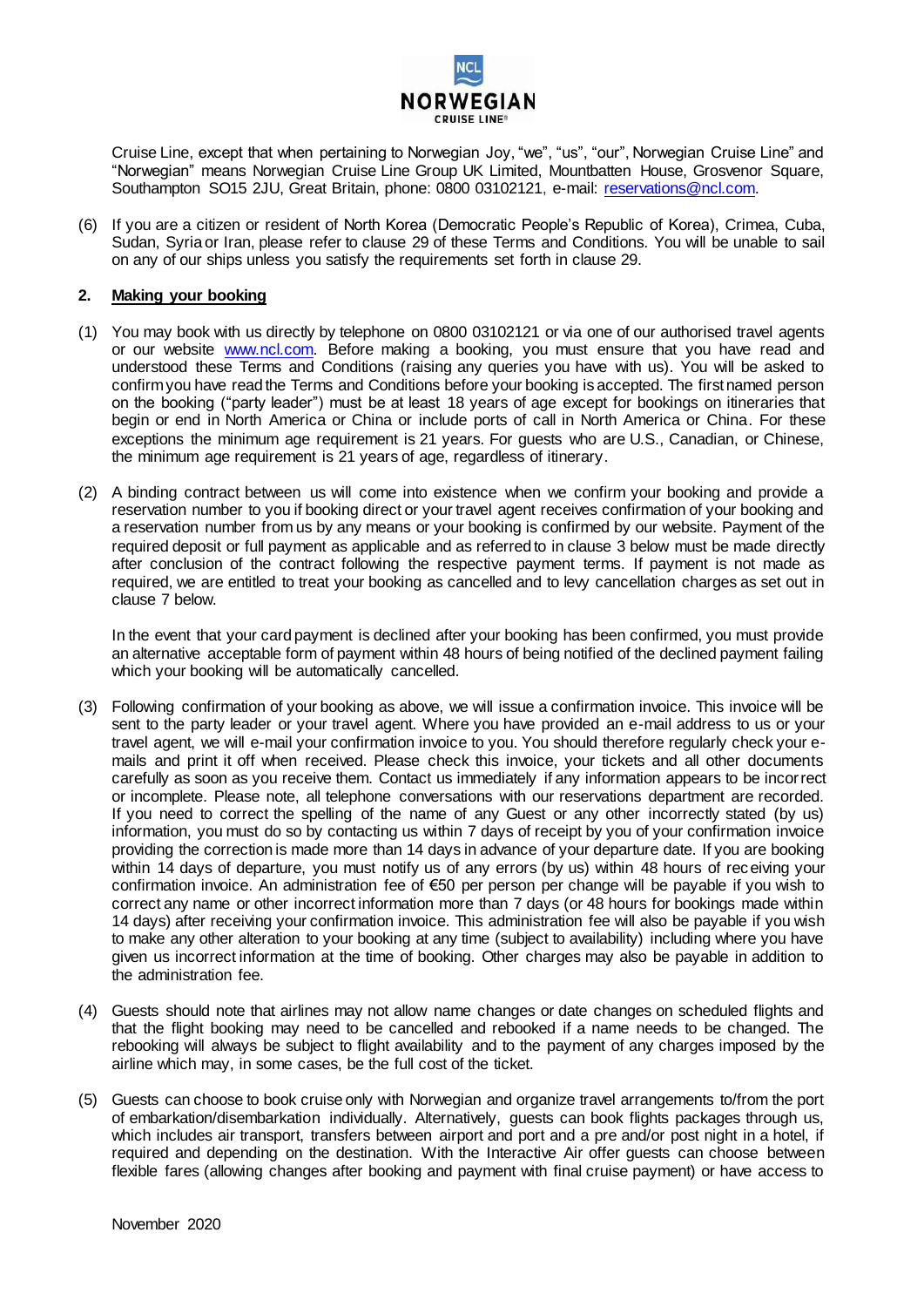

current available flight pricing with restricted fares (allowing no changes and required payment in full at time of booking). The different options and fares are marked accordingly. Guests should pay attention to the conditions of chosen flights when confirming flight bookings.

- (6) We cannot accept any liability if we are not notified of any error or omission in your confirmation invoice within the above time limits. We will do our best to rectify any mistakes made by us which are notified outside these time limits. However, you will be responsible for any costs and expenses involved in doing so.
- (7) Any authorised travel agent through whom you make a booking will relay information from you to us and vice versa. For the purposes of compliance with time limits or limitation periods as set out or referred to in these Terms and Conditions (other than those applicable under international convention or EU regulation as referred to in clauses 11(5) and 11(6) or to the issue of legal proceedings), receipt by such an authorised travel agent of messages, requests or complaints intended for us will be treated as receipt by us. All notifications required under international convention or EU regulation must be made to us directly and time limits apply by reference to receipt by us. Our travel agents are not authorised to accept service of any legal proceedings.

## **3. Payment**

(1) In order to confirm your chosen holiday, a deposit is required as follows:

| Category/Cruise Length                                                                           | Deposit*                                                      |
|--------------------------------------------------------------------------------------------------|---------------------------------------------------------------|
| All Categories regardless of cruise length<br>(Cruise Only and Flexible Fly Cruise Reservations) | 20% of travel fare                                            |
| <b>Restricted Fly Cruise Reservations</b>                                                        | 20% of travel fare plus<br>full cost of Restricted Air flight |

\*or full payment if booking is made after balance due date (see below).

If your reservation includes a Restricted Air flight, a full non-refundable\* payment is due at time of booking. Where you cancel a booking which includes a Restricted Air flight, we will be entitled to apply the relevant cancellation charges to the flights in addition to the applicable cancellation charges set out in clause 7.1 in respect of the rest of the cancelled cruise arrangements. Unless otherwise advised at the time of booking, cancellation of a Restricted Air flight at any time will incur a cancellation charge equivalent to the full cost of the flight.

The applicable cancellation charge for Restricted Air flights will be confirmed at time of booking.

\* This payment will only be refundable in the event that we cancel your reservation or you do so in circumstances where you are entitled to a full refund.

The required deposit/full payment must be paid directly after conclusion of the contract following the respective payment terms. Payments can be done via your travel agent or directly with us with following credit cards: American Express, MasterCard and Visa. When paying by card we require: card number, name on card, expiry date, card holder's postcode and three-digit security code on back of card.

(2) Where back to back (combined) cruises (more than one cruise in consecutive order) are booked, a deposit will be required for each cruise. The balance of the holiday cost must be received by us not later than the balance due date which is 42 days prior to the scheduled start of the holiday for all cruises. The balance due date will be shown on the confirmation invoice. You must ensure payment reaches us by this date. If we do not receive all payments due in full and on time, we reserve the right to treat your booking as cancelled by you. In this case the cancellation charges set out in clause 7 below will be payable. We reserve the right to cancel any booking and/or deny boarding to any Guest who maintains an outstanding balance in any amount owed. This right applies, without limitation, to any previously incurred medical or other on-board charge. Denial of boarding (which may also apply in respect of any flight) will result in the application of 95% cancellation charges and no payment of refunds or expenses.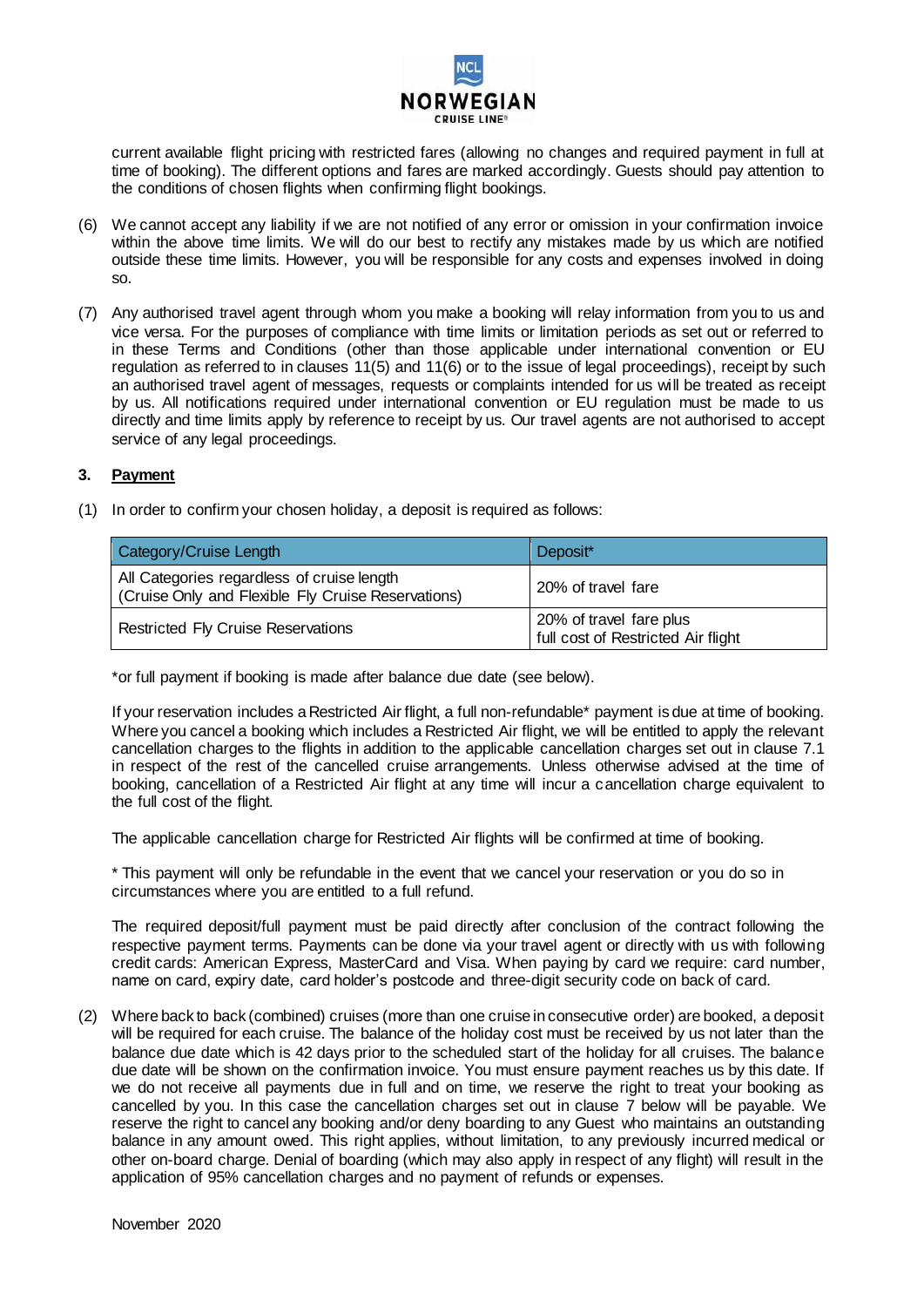

(3) All monies you pay to one of our authorised travel agents for your holiday with us will be held by the agent on your behalf until we confirm your booking in accordance with clause 2. After that point, your agent will hold the monies on our behalf.

## **4. Law and Jurisdiction**

- (1) We both agree that English law (and no other) will apply to your contract and to any dispute, claim or other matter of any description which arises between us ("claim"). We both also agree that any claim (and whether or not involving any personal injury) must be dealt with by the Courts of England and Wales only.
- (2) Changes to these Terms and Conditions will only be valid if agreed by us in writing.

## **5. The cost of your holiday**

We reserve the right to increase or decrease the prices of unsold holidays at any time. We also reserve the right to make changes to and correct errors in advertised prices at any time before your holiday is confirmed. The price of your chosen holiday will be confirmed at the time of booking.

## **6. Changes by you**

- (1) Should you wish to make any changes to your confirmed holiday, you must notify us as soon as possible and in any event more than 42 days before departure except as set out below in relation to a transfer. Whilst we will endeavour to assist, we cannot guarantee we will be able to meet any such requests. Where we are able to do so, an amendment fee of €50 per person per change will be payable together with any costs incurred by ourselves and any costs or charges incurred or imposed by any of our suppliers. Restricted Air flights cannot be changed after confirmation. If your reservation includes a Restricted Air flight, any change will incur a 100% cancellation charge of the flight cost together with the full cost of booking another flight. It may be possible to make changes at a later stage but the costs involved in doing so will be higher.
- (2) If any individual Guest wishes to transfer their individual booking to another person (introduced by you), you may do so provided the person to whom you wish to transfer your individual booking satisfies all conditions which form part of your contract with us. Requests for transfers must be made in writing at least 7 days before departure and must be accompanied by the name and other required details of the person(s) to whom the booking will be transferred. The costs and charges incurred by us and/or incurred or imposed by any of our suppliers as a result together with an amendment fee of €50 per person transferring their place must be paid before the transfer can be made. For flight inclusive bookings, you must also pay the charges levied by the airline(s) concerned. Guests should note that airlines may not allow name changes on scheduled flights and that the flight booking may need to be cancelled (with payment of the applicable cancellation charges which may be up to 100% of the flight cost) and rebooked if a name needs to be changed. The rebooking will always be subject to flight availability and to the payment of the full cost of the new ticket. Restricted Air flights cannot be changed after confirmation so a 100% cancellation charge together with the full cost of booking another flight will apply.

## **7. Cancellation by you**

(1) You may cancel your confirmed booking at any time before departure. Should you need to do so, the party leader (who must be at least 18 - for itineraries that begin or end in North America or China or include ports of call in North America or China the minimum age requirement is 21 years) must immediately telephone us on 0800 0310 2121 during normal working hours. If an individual Guest wishes to cancel their place on the booking (but not the entire booking), that person must telephone us on 0800 0310 2121 during normal working hours. Alternatively, you may notify the travel agent through whom you made your booking of your cancellation. The cancellation may be confirmed by writing to the Guest Services Department, e-mail – [reservations@ncl.com.](mailto:reservations@ncl.com) Cancellation charges (as set out below) will apply. In calculating these charges, we have taken account of the period before departure the cancellation is notified to us, expected costs savings arising as a result of your cancellation and the likely generation of income from other bookings made with us which utilise the cancelled services.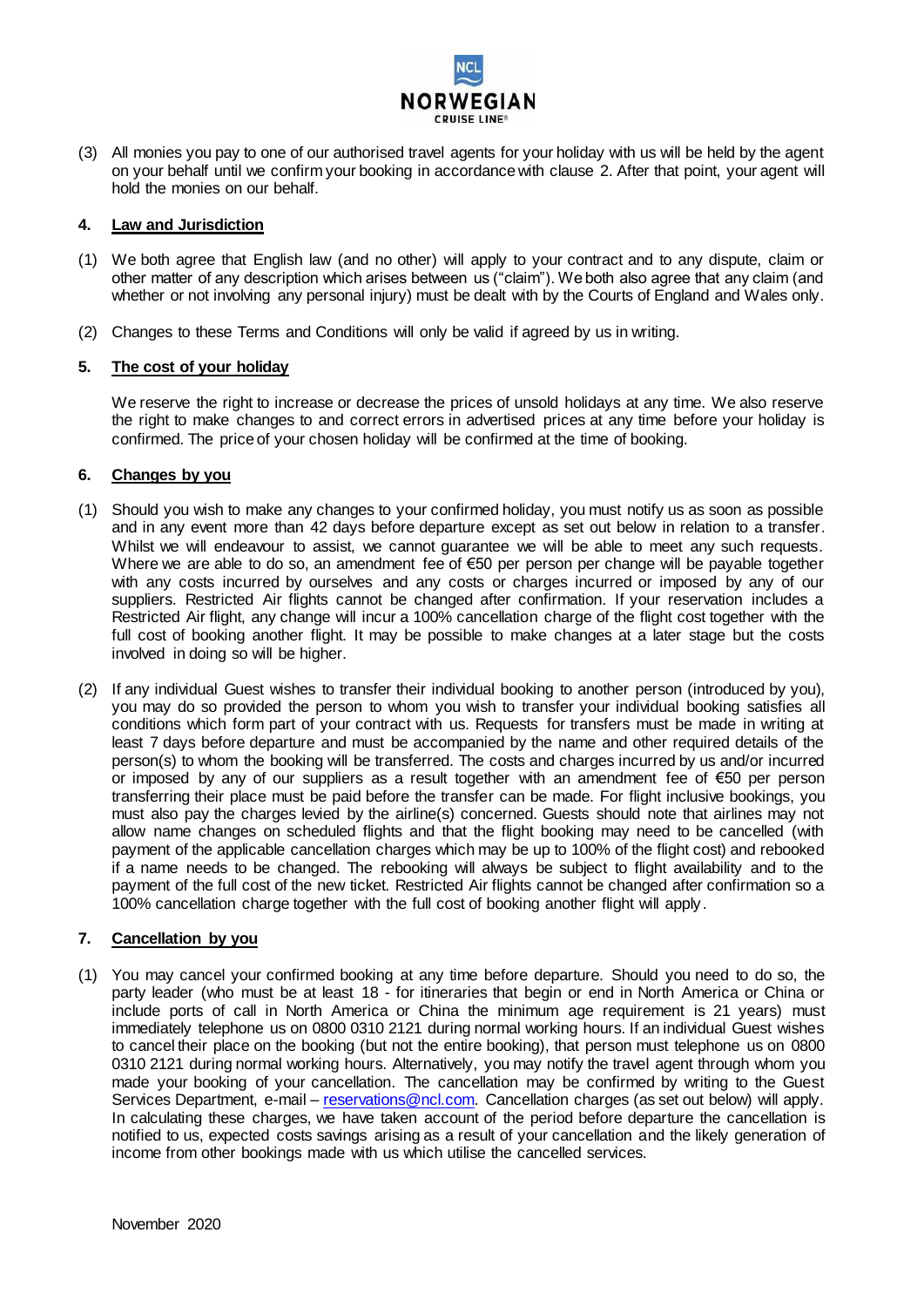

Where the cancellation charge is shown as a percentage, this is calculated on the basis of the total cost payable by the person(s) cancelling excluding taxes, fees, amendment charges and the cost of any Restricted Air flight(s). Amendment charges are not refundable in the event of the person(s) to whom they apply cancelling. Providing we are notified of the cancellation prior to departure, government and port taxes will be refunded where paid. If you book and cancel back to back cruises, cancellation charges as shown below will be payable in respect of each cruise.

| Period before departure notification of<br>cancellation received by us | Cancellation charge per person cancelling* |
|------------------------------------------------------------------------|--------------------------------------------|
| more than 41 days                                                      | 20%                                        |
| 40 - 30 days                                                           | 35%                                        |
| 29 - 15 days                                                           | 50%                                        |
| $14 - 8$ days                                                          | 75%                                        |
| 7 days and less+                                                       | 95%                                        |

 $*$  Applies to 1<sup>st</sup> to 8<sup>th</sup> person, children and infants

+ Also applicable where the Guest fails to turn up for their holiday without any prior notification to us.

NCL will in addition be entitled to levy the relevant cancellation charges applicable to any flights. Unless otherwise advised at the time of booking, cancellation of a Restricted Air flight at any time will incur a cancellation charge equivalent to the full cost of the flight.

The applicable cancellation charge for Restricted Air flights will be confirmed at time of booking.

- (2) Depending on the reason for cancellation, you may be able to reclaim these cancellation charges (less any applicable excess) under the terms of any travel insurance policy you have. Claims must be made directly to the insurance company concerned.
- (3) Where any cancellation reduces your cabin occupancy or the number of full paying Guests below the number on which the price and/or any discounts or concessions agreed for your booking were based, we will recalculate the holiday cost of the remaining Guest(s) based on the then applicable rate and re-invoice you accordingly.
- (4) We will not make any refunds in respect of any unused element of your holiday, including but not restricted to any cruise portion, hotel accommodation, land-based programme, flights or transfers.

## **8. Insurance**

- (1) Guests are required to take out adequate and appropriate holiday insurance to cover as a minimum all travel, cancellation, medical and repatriation liabilities. You must purchase your travel insurance policy within 14 days of making full payment for your holiday at latest but you are recommended to do so before or at the time of booking.
- (2) Please read your policy details carefully and take them with you on holiday. It is your responsibility to ensure that the insurance cover you purchase is suitable for your particular needs. We do not check the extent or adequacy of the cover provided by any insurance policies.

### **9. Changes and cancellation by us**

- (1) Pre-departure changes:
	- a. Changes to advertised and confirmed holiday arrangements sometimes have to be made both before and after bookings are confirmed. Most changes to confirmed bookings will be insignificant and we have the right to make these. Where an insignificant change is made before departure, we will notify you in writing. No compensation is payable for insignificant changes. Insignificant changes are likely to include (but are not limited to) a change of confirmed cabin to another within the same cabin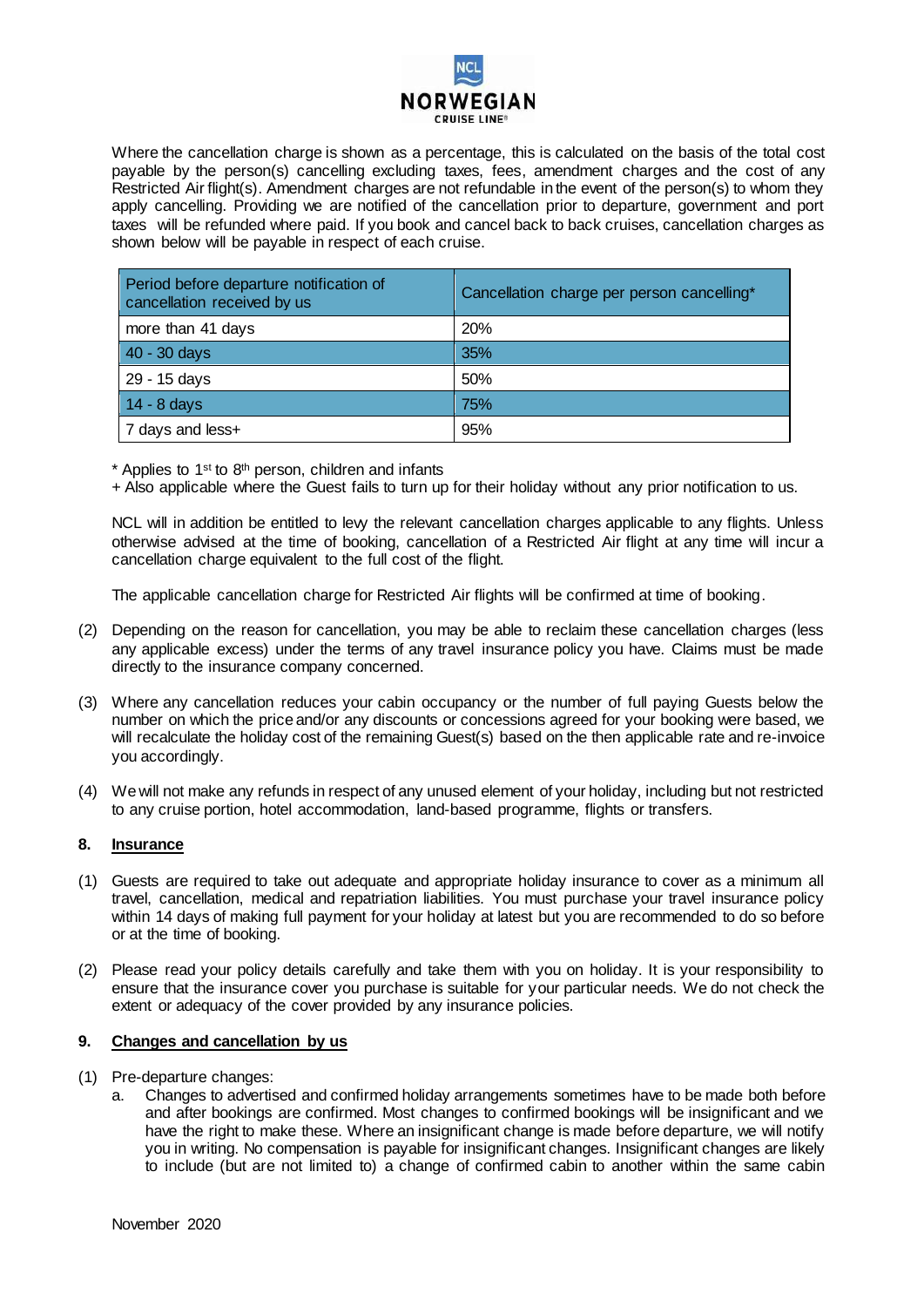

category or higher, airline, flight time of less than 12 hours, departure airport to another serving the same city, airport of destination or aircraft (if advised).

- b. Occasionally, before departure, we may be constrained by circumstances beyond our control to make a significant alteration to one or more of the main characteristics of the travel services which form part of your confirmed booking or to any special requirements which we have accepted and agreed to fulfil as part of our contract as referred to in clause 15. All alterations which are not significant in accordance with this clause will be treated as insignificant changes.
- c. In the event that we have to significantly alter any of the main characteristics of your confirmed holiday arrangements or accepted special requirements before departure, we will provide you with the following information in writing as soon as possible:
	- the proposed alteration(s) and any impact they have on the price of your holiday;
	- (ii) in the event that you do not wish to accept the alteration, details of any alternative holiday we are able to offer and the applicable price (where this is of a lower quality or cost, there will be a price reduction);
	- (iii) your entitlement to cancel your booking and receive a full refund if you do not want to accept the alteration or any alternative holiday offered; and
	- (iv) the period within which you must inform us of your decision and what will happen if you don't do so (this period will depend on how quickly we need your response).
- d. If you choose to cancel your booking in accordance with clause 9(1) c, we will refund all payments you have made to us within 14 days of the date we or the travel agent through whom you made your booking receive your written cancellation notification. If we don't hear from you with your decision within the specified period (having provided you with the above mentioned information for a second time), we will cancel your booking and refund all payments made to us within 14 days of our doing so. No compensation will be payable or other liability accepted (except as set out above) where a change results from unavoidable and extraordinary circumstances (see clause 10).
- (2) Pre-departure cancellation:

Occasionally, it may be necessary to cancel confirmed holiday arrangements. In the event we are prevented from performing your contracted holiday arrangements as a result of unavoidable and extraordinary circumstances (see clause 10) and we notify you of this as soon as reasonably possible, we have the right to terminate your contract. In this situation, we will refund all monies you have paid to us within 14 days of the date we inform you of the cancellation but will have no further or other liability to you including in respect of compensation or any costs or expenses you incur or have incurred. We will of course endeavour to offer you alternative holiday arrangements where possible which you may choose to book in place of those cancelled.

(3) Flight delay and cancellation:

If your flight is cancelled or delayed, your flight ticket is downgraded or boarding is denied by your airline, depending on the circumstances, the airline may be required to pay you compensation, refund the cost of your flight and/or provide you with accommodation and/or refreshments under EC Regulation No 261/2004 – the Denied Boarding Regulations 2004. Where applicable, you must pursue the airline for the compensation or other payment due to you. All sums you receive or are entitled to receive from the airline concerned by virtue of these Regulations represent the full amount of your entitlement to compensation or any other payment arising from such cancellation, delay, downgrading or denied boarding. This includes any disappointment, distress, inconvenience or effect on any other arrangements. We have no liability to make any payment to you in relation to the Denied Boarding Regulations or in respect of any flight cancellation or delay, downgrading of any flight ticket or denial of any boarding as the full amount of your entitlement to any compensation or other payment (as dealt with above) is covered by the airline's obligations under the Denied Boarding Regulations. If, for any reason, we make any payment to you or a third party for which the airline is responsible in accordance with the Denied Boarding Regulations, you must, when requested, assign to us the rights you have or had to claim the payment in question from the airline.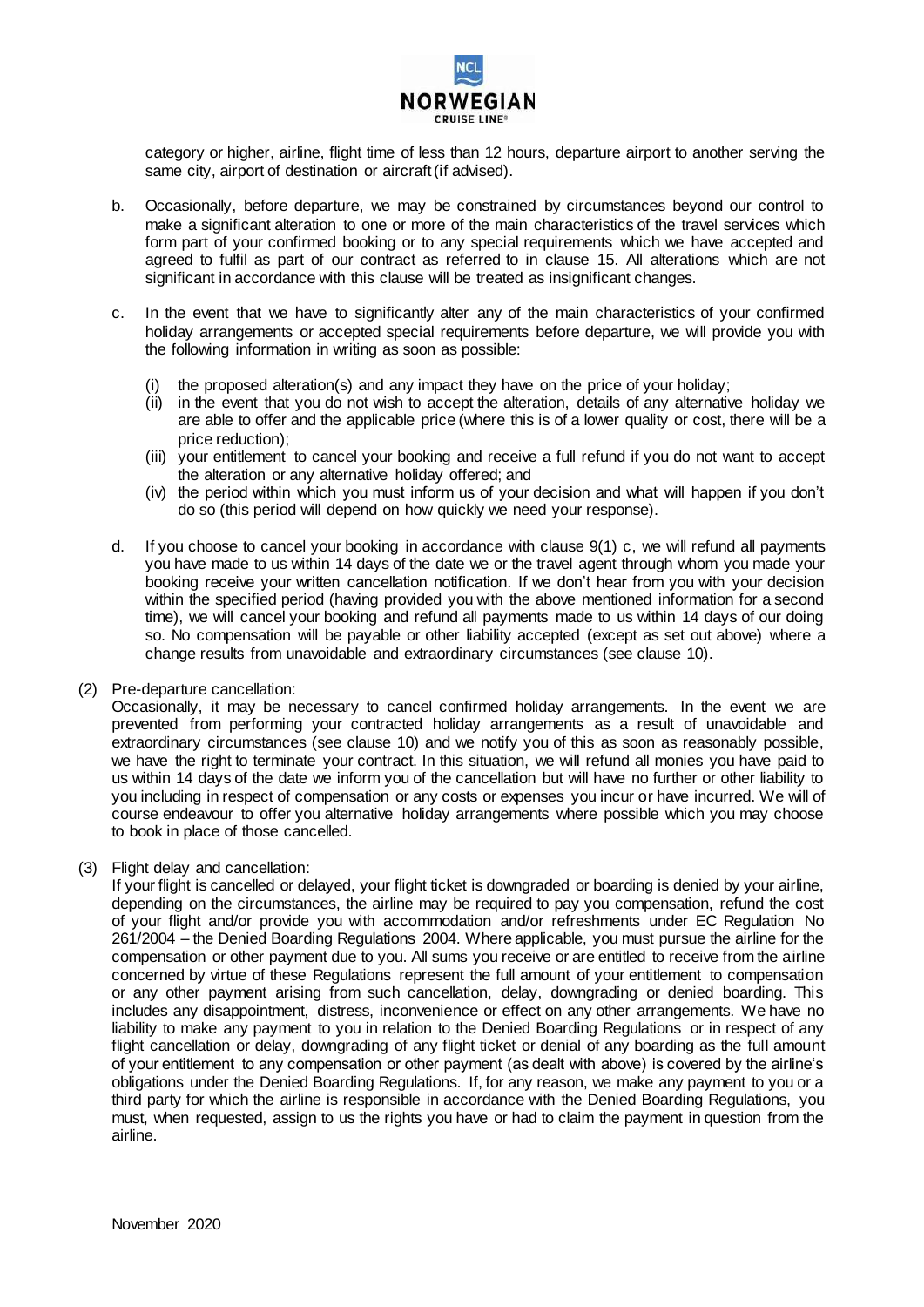

## **10. Unavoidable and extraordinary circumstances**

In these Terms and Conditions, unavoidable and extraordinary circumstances means a situation which is beyond our control, the consequences of which could not have been avoided even if all reasonable measures had been taken. Except where otherwise expressly stated in these Terms and Conditions, we regret we cannot accept liability or pay any compensation where the performance or prompt performance of our obligations under our contract with you is prevented or affected by, or you otherwise suffer any damage or loss (as more fully described in clause 11(2) below) as a result of unavoidable and extraordinary circumstances. Such circumstances will usually include (whether actual or threatened) war, riot, civil unrest, terrorist activity, industrial dispute, natural or nuclear disaster, adverse weather conditions (including hurricanes), epidemics, fire and closure or restriction of airspace, airports and ports. Unavoidable and extraordinary circumstances will also include the UK Foreign and Commonwealth Office [\(www.gov.uk/foreign-travel-advice\)](http://www.gov.uk/foreign-travel-advice) or other EU foreign ministry advising against all travel or all but essential travel to any country, region or destination. In the event of different advice being given by EU governments, we will follow the advice given by the UK Foreign Office.

### **11. Our Liability to you**

- (1) Subject to clauses 11(5) and 11(6) below, we promise to make sure that the holiday arrangements we have agreed to make, perform or provide, as applicable, as part of our contract with you are made, performed or provided with reasonable skill and care. This means that, subject to these Terms and Conditions, we will accept responsibility if, for example, you suffer death or personal injury or your contracted holiday arrangements are not provided as promised or prove deficient as a result of the failure of ourselves, our employees, agents or suppliers to use reasonable skill and care in making, performing or providing, as applicable, your contracted holiday arrangements. Please note it is your responsibility to show that reasonable skill and care has not been used if you wish to make a claim against us. In addition, we will only be responsible for what our employees, agents and suppliers do or do not do if they were at the time acting within the course of their employment (for employees) or carrying out work we had asked them to do (for agents and suppliers). For any claims which are covered by clause 11(5) or 11(6) or to which the provisions of any other international convention apply, this clause 11(1) will only apply to the extent that it is consistent with the applicable provisions of the Regulation and Athens Convention (as defined in clause 11(6)) or the applicable provisions of any other applicable international convention or EU regulation.
- (2) We will not be responsible, and you will not be entitled to any compensation, for any injury, illness, death, loss (including without limitation loss of enjoyment or possessions), damage, expense, cost or other sum or claim of any nature whatsoever which results from any of the following:
	- (i) the act(s) and/or omission(s) of the Guest(s) affected; or
	- (ii) the act(s) and/or omission(s) of a third party not connected with the provision of your holiday or
	- (iii) unavoidable and extraordinary circumstances as defined in clause 10 above
- (3) Please note, we cannot accept responsibility for any services which do not form part of our contract. This includes, for example, any additional services or facilities which your hotel or any other supplier agrees to provide for you where the services or facilities are not advertised by us as forming part of your holiday and we have not agreed to arrange them as part of our contract. Please also see clause 16 "Shore excursions and brochure information". In addition, regardless of any wording used by us on our website, in any of our brochures or elsewhere, we only promise to use reasonable skill and care and we do not have any greater or different liability to you.
- (4) Our liability is limited in accordance with clauses 11(5) and 11(6). Subject to clauses 11(5) and 11(6) and as otherwise permitted by English law, we do not limit the amount of damages you are entitled to claim in respect of personal injury or death which we or our employees have caused intentionally or negligently. For all other claims, if we are found liable to you on any basis, the maximum amount we will have to pay you is three times the total cost of your holiday (excluding any insurance premiums or amendment / cancellation charges) paid by or on behalf of the person(s) affected in total.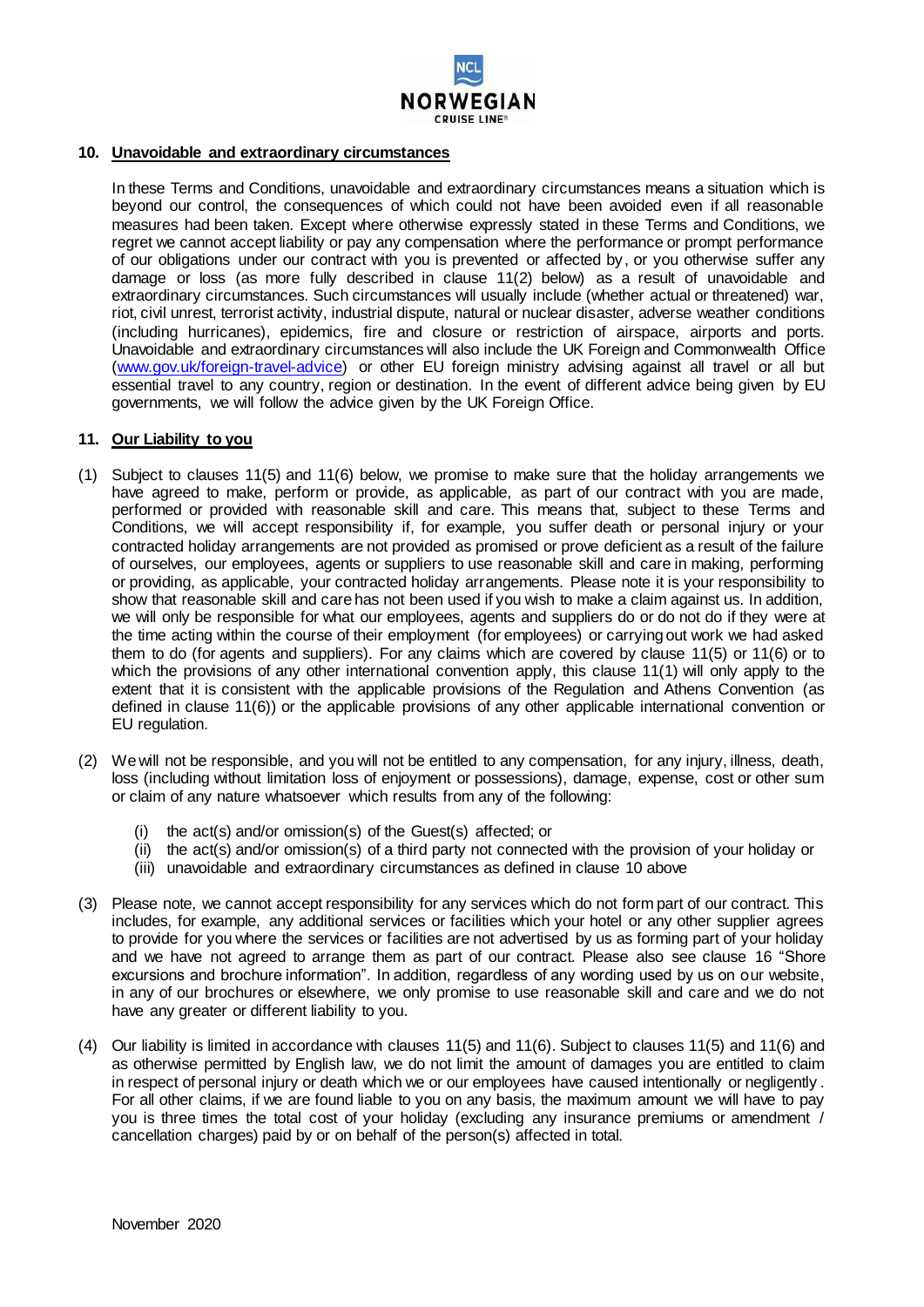

(5) Where any claim or part of a claim (including those involving death or personal injury) concerns or arises from any flight arrangements (including without limitation, the process of getting on and/or off the aircraft concerned) to which any international convention or EU regulation applies where we have arranged the flight as part of our contract (whether or not as part of a flight inclusive package), our liability (including the maximum amount of compensation we will have to pay you, the types of claim and the circumstances in which compensation will be payable) will be limited as if we were the carrier in question as set out in this clause 11(5). The most we will have to pay you for that claim or that part of a claim if we are found liable to you on any basis is limited to the most we or the carrier concerned would have to pay under the international convention or EU regulation which applies to the flight or claim in question (for example, the Warsaw Convention as amended or unamended and the Montreal Convention for international travel by air and/or for airlines with an operating licence granted by an EU country, the EC Regulation on Air Carrier Liability No 889/2002 for national and international travel by air). Where we or the carrier is not or would not be obliged to make any payment to you under the applicable international convention or EU regulation (including where any claim is not notified or issued in accordance with the time limits stipulated in the applicable convention or regulation), we are similarly not obliged to make a payment to you for that claim or part of the claim. When making any payment, we will deduct any amount which you have received or are entitled to receive from the airline for the complaint or claim in question. Please also note that strict time limits apply for notifying loss, damage or delay of luggage to the airline and for the commencement of proceedings in respect of any claim.

(6)

- a. EC Regulation 392/2009 on the liability of carriers of passengers in the event of accidents ("Regulation") became applicable in the EU and EEA States on 31 December 2012. It incorporates, implements and extends certain provisions of the 1974 Athens Convention Relating to the Carriage of Passengers and Their Luggage by Sea as amended by the 2002 Protocol ("Athens Convention"). References in these Terms and Conditions to the Athens Convention mean those provisions of the Athens Convention which the Regulation incorporates, implements and extends unless the context otherwise requires. The Regulation and the Athens Convention apply to international carriage as defined by the Athens Convention. Where applicable, the Regulation and the Athens Convention apply to the cruise element of your holiday as well as the process of getting on or off the ship concerned in accordance with the provisions of the Athens Convention ("course of carriage"). We are the carrier for the purposes of the Regulation and the Athens Convention. The Regulation and the Athens Convention covers the liability of the carrier in respect of passengers, their luggage and their vehicles as well as mobility equipment, in the event of accidents during the course of carriage. It does not affect the right of carriers to limit their liability for accidents in accordance with the International Convention on Limitation of Liability for Maritime Claims of 1976, as amended by the 1996 Protocol in its up to date form. Accidents under the Regulation and the Athens Convention include both 'shipping' and 'non-shipping' incidents in the course of the carriage. A "shipping incident" means shipwreck, capsizing, collision or stranding of the ship, explosion or fire in the ship, or defect in the ship. A "non-shipping incident" means any incident which is not a shipping incident.
- b. For any claim arising during the course of carriage, the only liability we have to you is in accordance with the Regulation and the Athens Convention where applicable. This includes claims involving death or personal injury or loss of or damage to luggage or any mobility equipment or other specific equipment used by a guest with reduced mobility ("mobility equipment"). This means you are not entitled to make any claim against us which arises in the course of carriage which is not expressly permitted by the Regulation and the Athens Convention or which is in excess of the limits provided by the Regulation and the Athens Convention where applicable. Any claims covered by the Regulation and the Athens Convention must be made within the time limits set out in the Athens Convention (see below). Any proceedings must be issued within the maximum time limit specified by the Athens Convention.

**A brief summary of our liability under the Regulation and the Athens Conventions where applicable is set out below**.

\*\*\*\*\*\*\*\*\*\*\*\*\*\*\*\*\*\*\*\*\*\*\*\*\*\*\*\*\*\*\*\*\*\*\*\*\*\*\*\*\*\*\*\*\*\*\*\*\*\*\*\*\*\*\*\*\*\*\*\*\*\*\*\*\*\*\*\*\*\*\*\*\*\*\*\*\*\*\*\*\*\*\*\*\*\*\*\*\*\*\*\*\*\*\*\*\*\*\*\*\*\*\*\*\*\*\*\*\*\*\*\*\*\*\*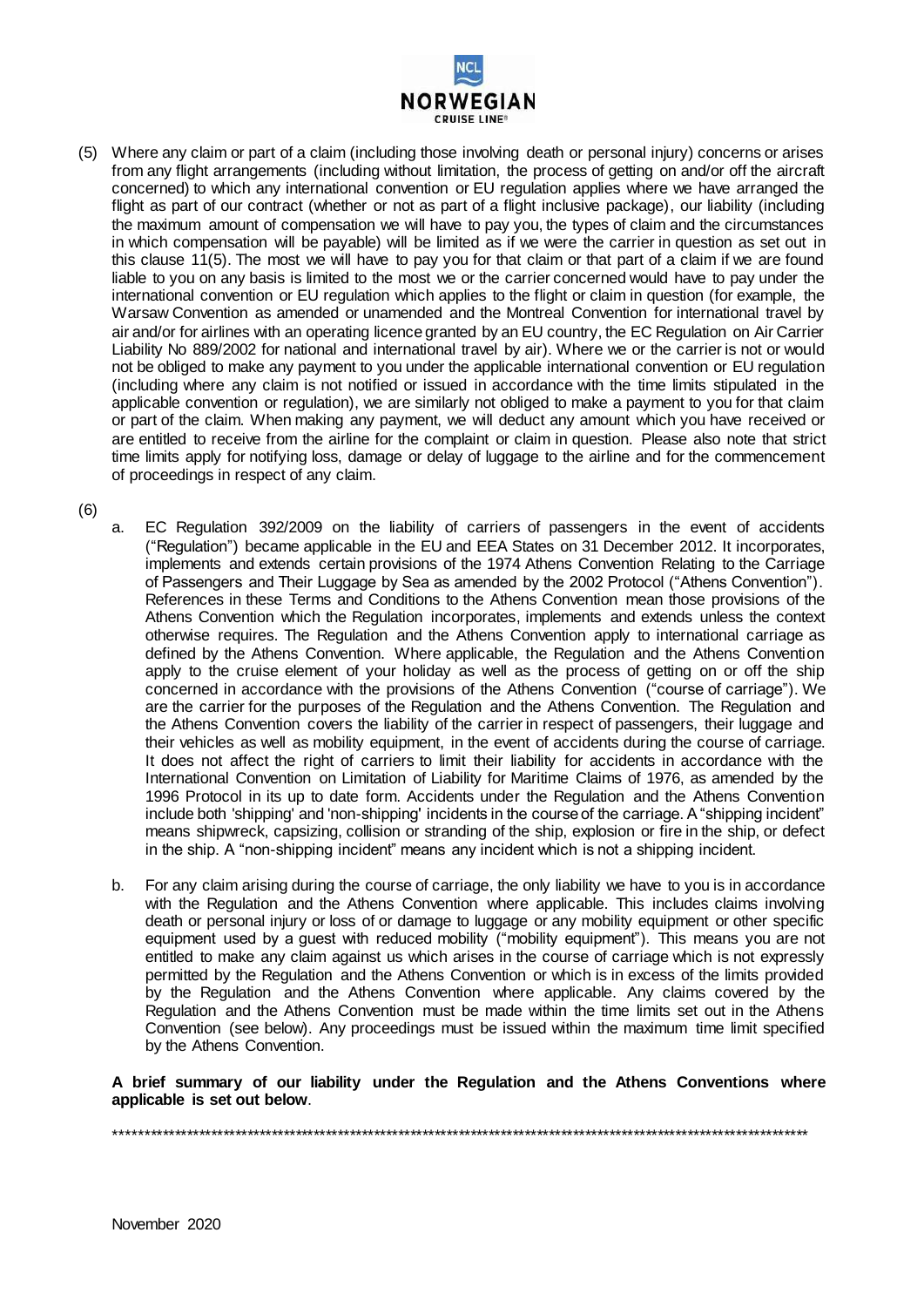

### Personal injury or death

The Athens Convention limits the maximum amount we as the carrier may have to pay if we are found liable in the event of death or personal injury occurring during the course of carriage. Different limits and bases for liability apply depending on whether the death or personal injury results from a shipping incident or a non-shipping incident. For a shipping incident, the passenger has a right to compensation from the carrier or the carrier's insurance provider of up to 250,000 SDR (approximately £266,000 or €304.000 as at 22 June 2018) in any event, with the exception of circumstances beyond the carrier's control (i.e. act of war, natural disaster, act of a third party). Compensation arising from a shipping incident can go up to 400,000 SDR (approximately £425,000 or €486.000 as at 22 June 2018) unless the carrier proves that the incident occurred without his fault or neglect. For a non-shipping incident, the passenger has a right to compensation from the carrier or the carrier's insurance provider of up to 400,000 SDR (approximately £425,000 or €486.000 as at 22 June 2018), if he/she proves that the incident was the result of the carrier's fault or neglect.

In certain circumstances, we will not be liable for death or personal injury which arises in the course of the carriage.

### Luggage

The Athens Convention also limits the maximum amount we as the carrier may have to pay where loss of or damage to luggage occurs during the course of carriage. Different bases for liability apply depending on whether the loss or damage results from a shipping incident or a non-shipping incident. Cabin luggage is luggage which the passenger has in his cabin or otherwise in his possession, custody or control. Luggage does not include mobility equipment which is dealt with below. Loss of or damage to luggage includes expenses which result from the luggage not having been re-delivered to the passenger within a reasonable time of the arrival of the ship on which the luggage was carried or should have been carried but does not include delays resulting from any labour disputes.

For loss or damage caused by a shipping incident, the passenger has a right to compensation from the carrier of up to 2,250 SDR (approximately £2,400 or €2.700 as at 22 June 2018) for cabin luggage and, up to 3,375 SDR (approximately £3,600 or €4.100 as at 22 June 2018) for other luggage unless the carrier proves that the incident occurred without his fault or neglect. For loss or damage caused by a nonshipping incident, the passenger has a right to compensation from the carrier of up to 2,250 SDR (approximately £2,400 or €2.700 as at 22 June 2018) for cabin luggage and, up to 3,375 SDR (approximately £3,600 or €4.100 as at 22 June 2018) for other luggage, if he/she proves that the incident was the result of the carrier's fault or neglect.

#### Valuable or important items

All valuable and important items (for example, money, jewellery, medicines, fragile items, important travel and other documents, video/camera/computer equipment, other valuables etc.) must be carried by hand and not packed in your luggage and/or left unsecured in your cabin or elsewhere on board the ship, on any other transport or in any other accommodation. Special care must be taken of such items. For your protection, once on board the ship or during any hotel stay, all valuable and important items must be left in your cabin or hotel room mini-safe where available or deposited with your hotel's reception if they undertake the safekeeping of such items when they are not being personally worn or carried by you. Please, however, bear in mind that no mini-safe is totally secure and consider carefully whether you need to bring the items in question with you on holiday. If a valuable or important item is lost, damaged or stolen, we are entitled to argue, where appropriate, that you should not have brought the item on holiday. We will not in any event be liable for loss of or damage to monies, negotiable securities, gold, silverware, jewellery, ornaments, works of art or other valuables. You are strongly advised to take out appropriate and adequate insurance to protect all valuable and important items.

Please note, we do not have the facility aboard any of our ships to accept any valuables for safe-keeping. In accordance with the Athens Convention, we cannot therefore accept liability for the loss of or damage to any valuables you bring on holiday with you. Placing valuables in a cabin mini-safe is not depositing them with us for safe-keeping for the purposes of the Athens Convention.

Without prejudice to the above, in the event that we are found liable for loss of or damage to any valuables on any basis, the most we will have to pay you in respect of such loss or damage is the maximum payable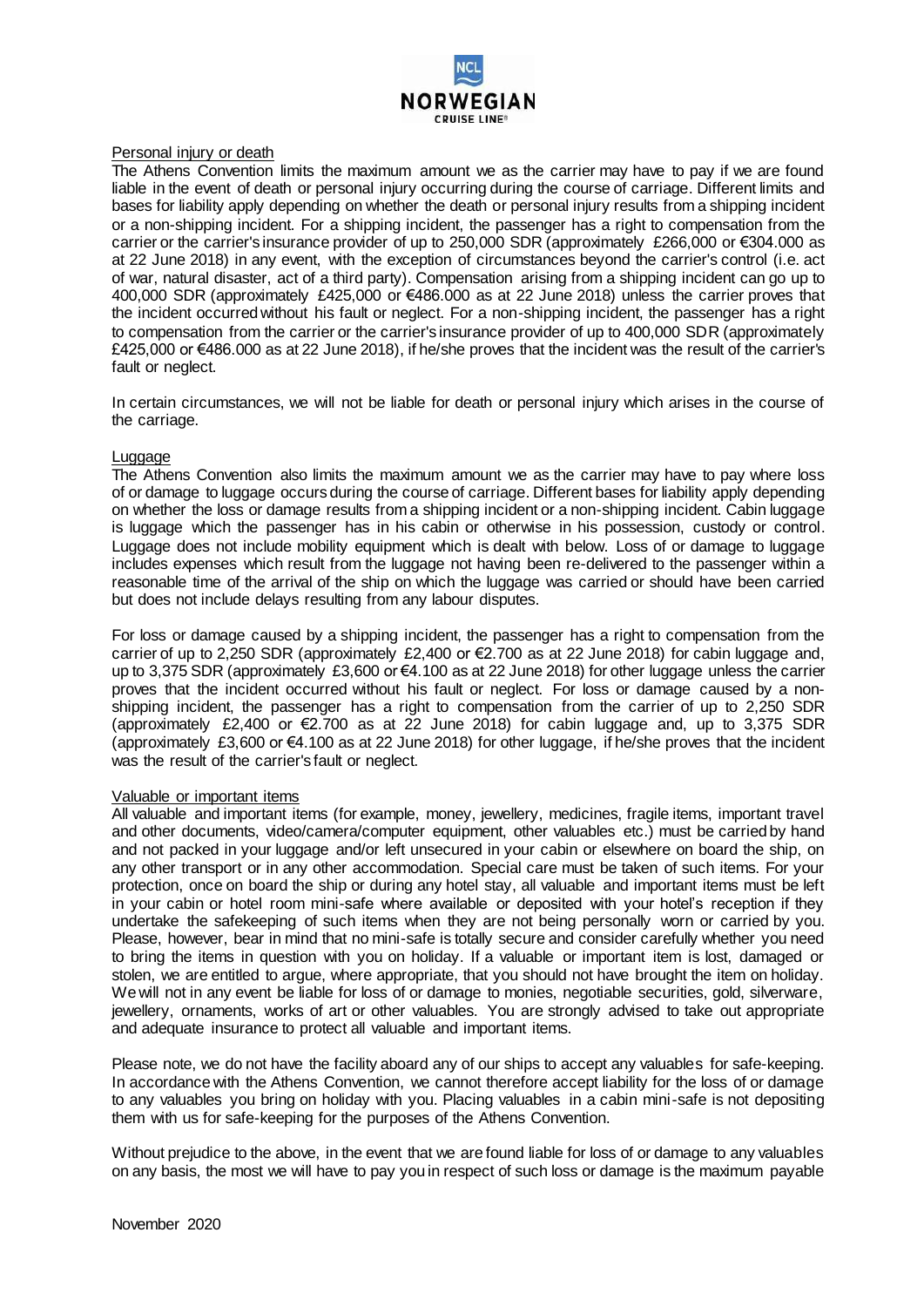

under the Athens Convention for valuables deposited with us for the agreed purpose of safe-keeping. This maximum is 3,375 SDR per person (approximately £3,600 or €4.100 as at 22 June 2018).

#### Mobility equipment

The Regulation and Athens Convention also limits the maximum amount we as the carrier have to pay where loss of or damage to mobility equipment occurs during the course of carriage. For loss or damage caused by a shipping incident, the passenger has a right to compensation from the carrier corresponding to the replacement value or the repair costs of the equipment concerned, unless the carrier proves that the incident occurred without his fault or neglect. For loss or damage caused by a non-shipping incident, the passenger has a right to compensation from the carrier corresponding to the replacement value or the repair costs of the equipment concerned, if he/she proves that the incident was the result of the carrier's fault or neglect.

#### Advance payment in the event of a shipping incident

In case of death or personal injury caused by a shipping incident, the passenger or other person entitled to damages has a right to an advance payment to cover immediate economic needs. The payment shall be calculated on the basis of the damage suffered, shall be made within 15 days and shall not be less than €21.000 Euros (approximately £18,400 as at 22 June 2018) in the event of death.

### Time limits

Any damage to cabin or other luggage, which is apparent, must be notified to us in writing before or, at latest, at the time of disembarkation from the ship for cabin luggage or at the time of re-delivery for other luggage. Any damage which is not apparent or loss of cabin or other luggage must be notified to us in writing within 15 days of disembarkation from the ship or re-delivery (or scheduled re-delivery in the event of loss).

If the passenger fails to comply with the above, he shall be presumed, unless the contrary is proved, to have received the luggage undamaged. The notice in writing need not be given if the condition of the luggage has at the time of its receipt been the subject of joint survey or inspection.

Please also note that strict time limits apply for the commencements of proceedings in respect of any claim for damages arising from death or personal injury of a passenger or for loss of or damage to luggage. Any such claim will generally be time-barred after 2 years. The commencement date of this limitation period is usually calculated from the passenger's date of disembarkation. The limitation period may be suspended or interrupted in accordance with the national law of the court dealing with a claim but no action may brought under the Athens Convention later than 5 years from the date of disembarkation (or in the event of death, the date disembarkation should have taken place) or, if earlier, 3 years from the date the passenger knew or ought reasonably to have known of the injury, loss or damage.

### Exemptions concerning liability

Liability of the carrier can be reduced, in part or entirely, if he proves that the death of or personal injury to a passenger or the loss of or damage to his luggage was caused or contributed to by the fault or neglect of the passenger.

\*\*\*\*\*\*\*\*\*\*\*\*\*\*\*\*\*\*\*\*\*\*\*\*\*\*\*\*\*\*\*\*\*\*\*\*\*\*\*\*\*\*\*\*\*\*\*\*\*\*\*\*\*\*\*\*\*\*\*\*\*\*\*\*\*\*\*\*\*\*\*\*\*\*\*\*\*\*\*\*\*\*\*\*\*\*\*\*\*\*\*\*\*\*\*\*\*\*\*\*\*\*\*\*\*\*\*\*\*\*\*\*\*\*\*

(7) Please note, we cannot accept any liability for any damage, loss, expense or other sum(s) of any nature which (a) on the basis of the information given to us by you concerning your booking prior to our accepting it, we could not reasonably have foreseen you would suffer or incur if we breached our contract with you or (b) did not result from any breach of contract or other fault by ourselves or our employees or, where we are responsible for them, our suppliers. Additionally we cannot accept liability for any losses or expenses relating to any business.

## **12. Complaints**

(1) In the unlikely event that you have any reason to complain or experience any problems with your holiday whilst away, you must immediately inform us or the supplier of the service(s) in question (if not us). Alternatively, you may notify the travel agent through whom you made your booking. All notifications must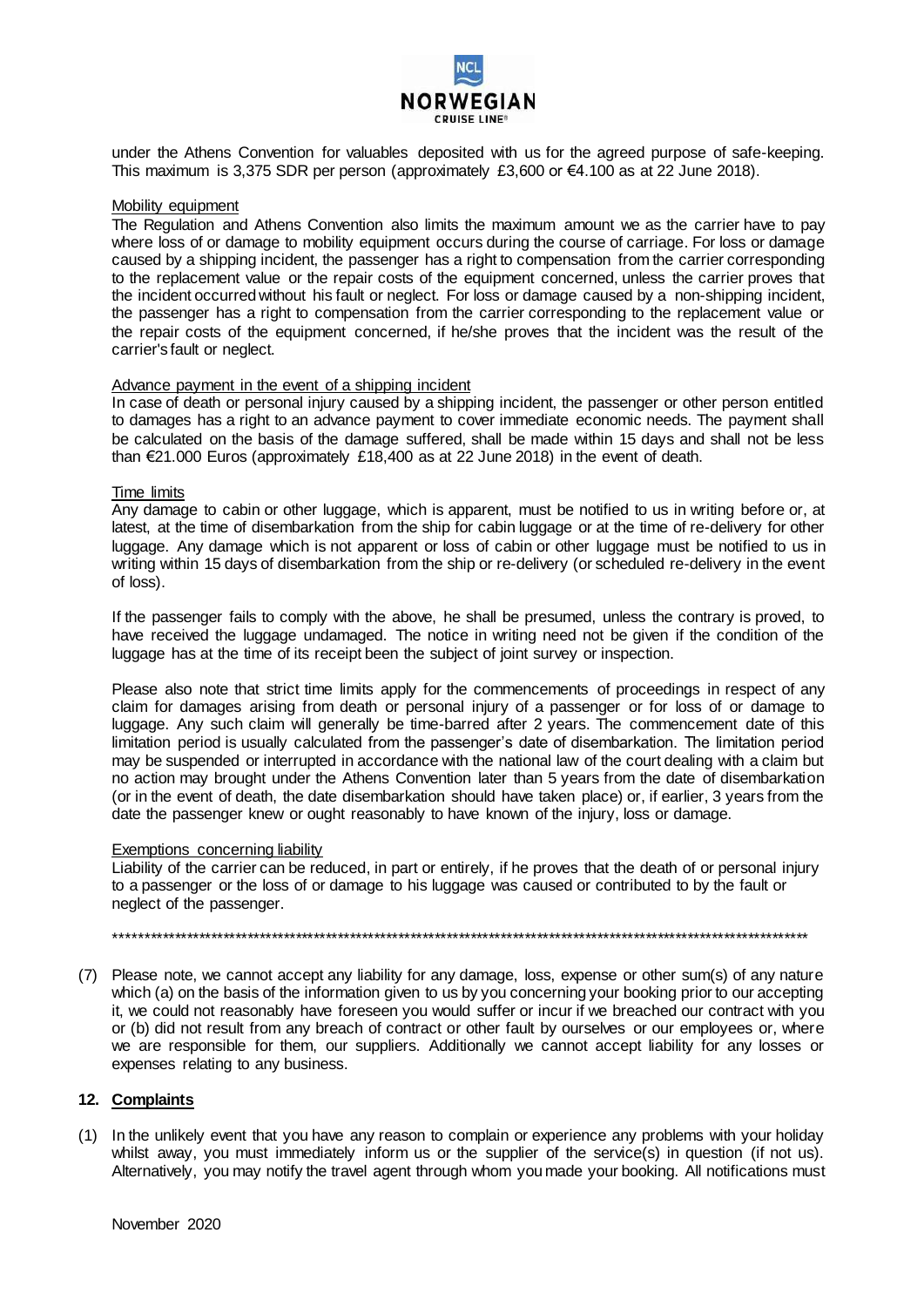

be in writing and given to our Customer Relations Desk or the supplier of the service concerned. If you remain dissatisfied, you must write to us within 28 days of the end of your holiday (or for damage to or loss of luggage within the time limits specified in clause 11(6) above) giving your booking reference and full details of your complaint. Only the party leader should write to us. If you wish to issue any claim proceedings against us you must also comply with the time limits for issuing claims where applicable. For all claims and subject to clause 11(4) we cannot accept any liability if you fail to follow the procedures set out above.

(2) We will provide assistance on <https://www.ncl.com/case-submission> or you can contact our Guest Services Department at 0800 0310 2121.

## **13. Damage and behaviour**

- (1) When you book with us, you accept responsibility for any damage or loss caused by you. Full payment for any such damage or loss (reasonably estimated if not precisely known) must be made to us or to the supplier concerned as soon as possible. If the actual cost of the loss or damage exceeds the amount paid where estimated, you must pay the difference once known. If the actual cost is less than the amount paid, the difference will be refunded. You will also be responsible for meeting any claims subsequently made against us by any third party in connection with any such damage or loss and all costs incurred by us (including our own full legal costs and those of any such third party) as a result of your actions. We strongly recommend you have appropriate travel insurance to protect you against such liabilities.
- (2) We expect all guests to have consideration for other people. If in our reasonable opinion or in the reasonable opinion of the ship's Master, any Guest behaves in such a way as to cause or be likely to cause danger, upset or distress to any third party (such as other guests) or damage to property, we are entitled, without prior notice, to terminate the holiday of the Guest(s) concerned. In this situation, the Guest(s) concerned will be required to leave the ship or, if applicable other accommodation or service. We will have no further responsibility toward such Guest(s) including any return travel arrangements. No refunds will be made and we will not pay any expenses or costs incurred as a result of the termination. See also clause 25.

## **14. Conditions of suppliers**

Some of the services which make up your holiday are provided by independent suppliers. Those suppliers provide these services in accordance with their own terms and conditions. Some of these terms and conditions may limit or exclude the supplier's liability to you, often in accordance with applicable international conventions or regulations (see clause 11(5)). Copies of the relevant parts of these terms and conditions are available on request from us or the supplier concerned.

## **15. Special requests, reduced mobility, disabilities, medical conditions and children**

- (1) If you have any special request, you must advise us at the time of booking. Although we will endeavour to meet any special request (or pass any reasonable requests on to the relevant supplier where the special request does not relate to the cruise element of your holiday), we regret we cannot guarantee any request will be met unless specifically confirmed on your confirmation invoice as a special requirement which we have accepted. Except where so confirmed, failure to meet any special request will not be a breach of contract on our part. Confirmation that a special request has been noted or passed on to the supplier or the inclusion of the special request on your confirmation invoice or any other documentation is not confirmation that the request will be met. Unless and until specifically confirmed, all special requests are subject to availability. Any special requirement which we have accepted will be specifically confirmed as accepted on your confirmation invoice.
- (2) The information you are provided with about your holiday (which may be on our website, in our brochures or elsewhere) before you make your booking will include a general indication of the suitability of the holiday for someone with reduced mobility. However, reduced mobility of course means different things to different individuals as we fully appreciate that individual capabilities, restrictions and requirements will vary considerably. If any Guest suffers from reduced mobility or any medical condition or disability which may affect your holiday, please give us full details before booking so that we can provide you with precise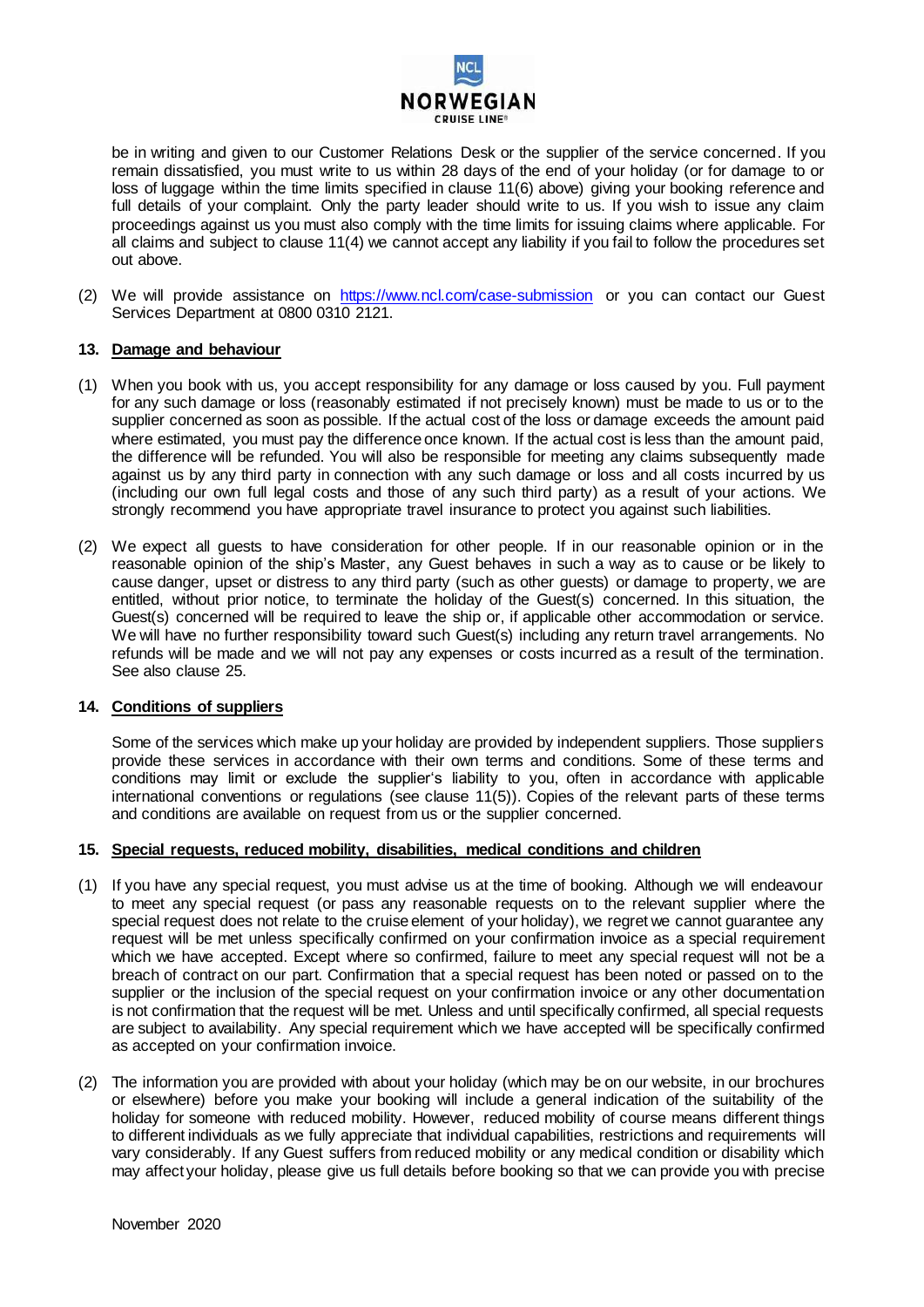

information as to the suitability of the holiday taking into account your specific needs. We may require a doctor's certificate or other documentation, information or waiver relating to such reduced mobility, condition or disability as we reasonably consider necessary. In any event, you must give us full details in writing (including details of any medical or mobility equipment such as a wheelchair which you will or may need to bring with you) at the time of booking and whenever any change in your mobility, condition or disability occurs. You must also promptly advise us if any reduced mobility, medical condition or disability which may affect your holiday develops after your booking has been confirmed. In the event that you require assistance with embarking or disembarking from the ship as a result of your reduced mobility or disability, please advise us at the time of booking if possible but in any event no later than 48 hours before the assistance is required. Please contact our Guest Services department with your request.

- (3) You acknowledge that medical care while on a cruise ship may be limited or delayed and that the ship may travel to destinations where medical care is unavailable. Certain international safety requirements, shipbuilding requirements and/or applicable regulations may cause difficulty for mobility-impaired persons or persons with severely impaired sight and/or hearing. Guests requiring the use of a wheelchair must provide their own as any wheelchairs available on the vessel are for emergency use only. For the convenience and comfort of such Guests, they are strongly encouraged to bring a collapsible wheelchair. Guests are advised that standard cabins are not designed to be barrier free and wheelchair accessible. You must be physically and mentally capable of undertaking the holiday. You must be self-sufficient or must travel with a companion able to provide any assistance needed during the holiday. Expectant mothers in or over their 24th week of pregnancy, at the time of sailing, cannot travel on board the ship.
- (4) Guests may not be able to participate in certain activities or programs either on board the ship or onshore at ports of call if to do so would create a risk of harm to themselves or any other person.
- (5) Infants sailing on board a Norwegian vessel must be at least six months of age at the time of sailing. However, for voyages that have 3 or more consecutive days at sea, the infant must be at least 12 months old at time of sailing.
- (6) Any Guest under the age of 18 who is not travelling with their own parent or guardian (but is for example, accompanied by grandparents, other relatives or friends), must have a signed parental or guardian consent form, signed by both parents or guardians, or a certified explanation if the consent of only one parent or guardian is available, which authorises travel and medical treatment in the event of an emergency. The original signed form (a copy is not acceptable) must be presented to a Norwegian Cruise Line representative at the pier during check-in, along with a copy of both parents' driving licence or passport. Failure to do so may result in the Guest being refused boarding. In this case, no refund will be provided and no expenses, costs or other sums of any description will be paid.

#### **16. Shore excursions and brochure information**

(1) The information contained in our brochures is correct to the best of our knowledge at the time of the brochure going to print.

We may provide you with information (in our brochure, on our website and/or when you are on holiday) about shore excursions which are available for you to purchase on board ship. Subject to availability, you can generally book places on advertised shore excursions in advance or you may register for these online. The applicable details of all shore excursions (including departure times) are subject to change and excursions may on occasions be cancelled. Shore excursions are capacity controlled on a first come first served basis. Requested excursions may not be available at time of booking. Some shore excursions are subject to cancellation if a minimum number of participants is not achieved.

(2) Except where included in the cost of your cruise booking or purchased at the same time as you make your cruise booking ("included shore excursions"), shore excursions do not form part of your cruise only or cruise inclusive holiday arrangements and these Terms and Conditions (other than this clause 16 and clause 11(6)) do not apply them. They are arranged and provided by operators who are wholly independent of us. You will have a separate contract with us for any shore excursion(s) you book which are not included shore excursions. Under this contract, we accept responsibility for selecting reputable operators to arrange and provide your excursion but will not be liable for the excursion itself or for the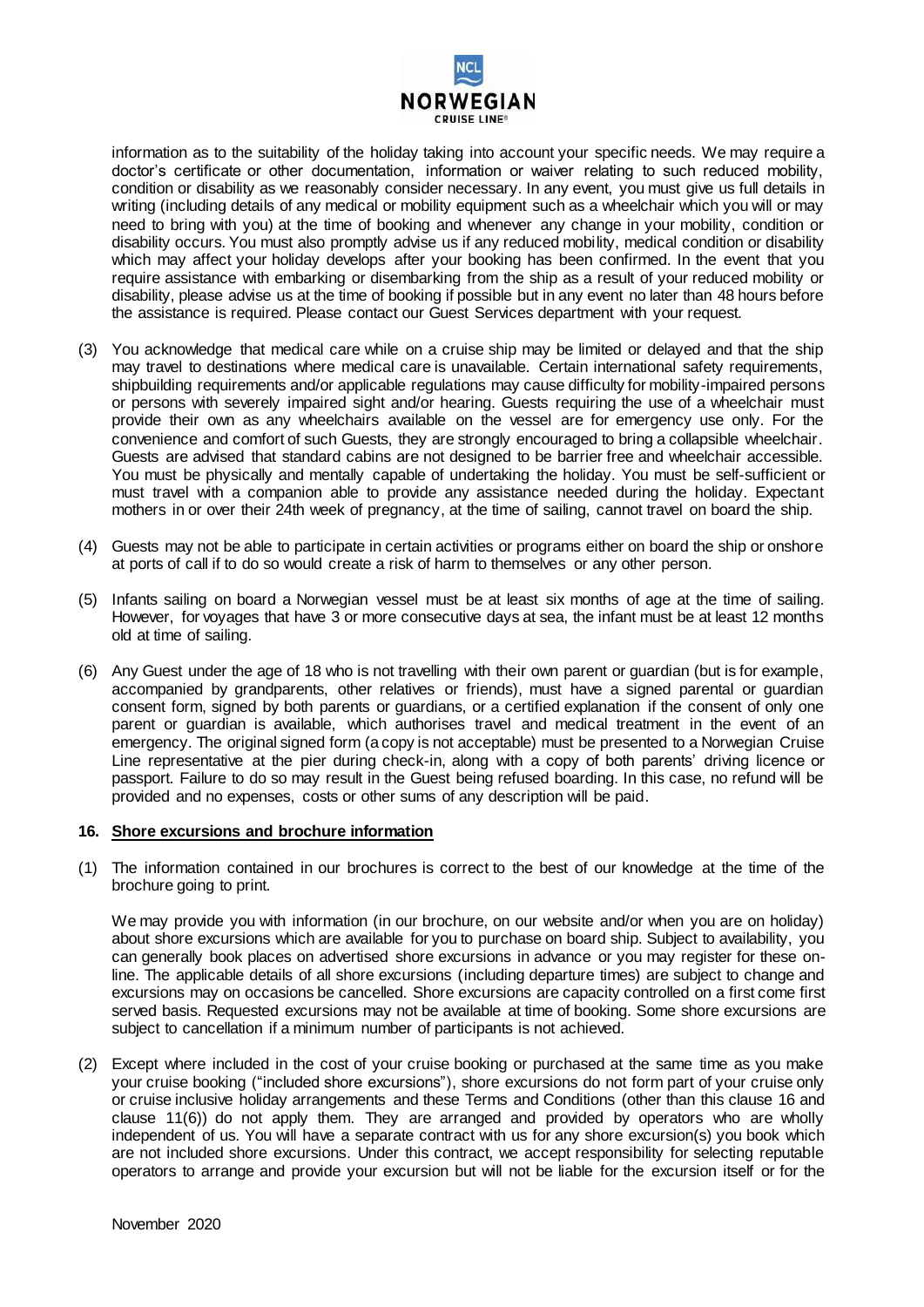

acts or omissions of the operator or any of its employees, agents, suppliers or sub-contractors or any other person(s) connected with the excursion (other than our own employees). In the event that we are found liable for the excursion on any basis, we are entitled to rely on all limitations and exclusions of liability contained or referred to in these Terms and Conditions. Included shore excursions form part of your holiday contract with us and are subject to these Terms and Conditions.

(3) We cannot guarantee accuracy at all times of information given in relation to any shore excursions or about the port/area you are visiting generally or that any particular excursion will take place. Failure to operate/cancellation of any particular shore excursion(s) does not constitute a significant change to your holiday arrangements and does not entitle you to any compensation other than a refund of the cost of the excursion(s) concerned where you have paid. Similarly, any liability we are found to have in relation to any shore excursion is limited to the cost of the particular excursion concerned. Subject to these Terms and Conditions, we do not limit or exclude our liability for death or personal injury arising from our negligence.

### **17. Passports, visas and health requirements**

- (1) EU citizens require a full EU passport in order to take any of the holidays shown in our brochures or on our website. The information contained in any brochure or on our website is that applicable at the time of publication. Entry requirements for the USA for EU citizens holding an EU passport are shown on our website. Where a visa is required by EU citizens holding an EU passport for entry into any other country, the relevant information is shown on the page featuring the cruise in question or elsewhere on our website. If you are not an EU citizen or do not hold an EU citizen's passport, you must check the passport and visa requirements applicable to your chosen holiday (including all countries to or through which you intend to travel) and ensure you comply with them, the relevant information can be found here: CIBTvisas [\(http://cibtvisas.de/leisure-eu-splash\).](http://cibtvisas.de/leisure-eu-splash) The required visas can also be requested via the visa and passport service provider CIBTvisas [\(http://cibtvisas.de/leisure-eu-splash\).](http://cibtvisas.de/leisure-eu-splash) Information on entry requirements for the USA is available at [http://travel.state.gov.](http://travel.state.gov/) For entry into other countries, please contact the embassy or consulate of the country(ies) concerned. All guests, including EU citizens, must check entry requirements at the time of booking and in good time before departure as requirements may change.
- (2) The time involved in obtaining any EU citizen's passport will vary and you should check the position with the relevant passport agency.
- (3) In order to enter the USA, every person travelling (including children) must have a visa unless they qualify for the Visa Waiver Program (VWP). Most British / EU holidaymakers will qualify for the VWP but please see the important note below. All visitors to the US (including children) who are eligible for the VWP must apply for authorisation to travel to the US in advance in accordance with the Electronic System for Travel Authorisation (ESTA). You must complete an online application for authorization to travel on the ESTA website (details below) at least 72 hours before your flight or sailing to the US departs but you are recommended to apply earlier. Providing the application is accepted, you will be provided with approval via the website. Approval is usually provided very quickly but can take up to 72 hours if data needs to be checked. You should make a note of the ESTA approval number when you receive it.
- (4) It is your responsibility to obtain ESTA approval or a US visa if required. If you fail to obtain authorisation to travel through the ESTA website or a US visa in advance of travel, you will not be allowed on your outbound flight or sailing to the US. Full cancellation charges will then apply.

The ESTA website can be found at https://esta.cbp.dhs.gov/esta.

Important note: Not all EU visitors to the USA will qualify for the Visa Waiver Program. You will need to apply for a visa if you have ever been arrested (even if you were not convicted of an offence) or have a criminal record of any description. Other exceptions also apply. EU citizens should make enquiries with the US embassy or consulate in their country of residence. Visa requirements may change. Further information on entry requirements for the USA are available at [http://travel.state.gov.](http://travel.state.gov/) You must also check entry requirements at the time of booking and in good time before departure as requirements may change.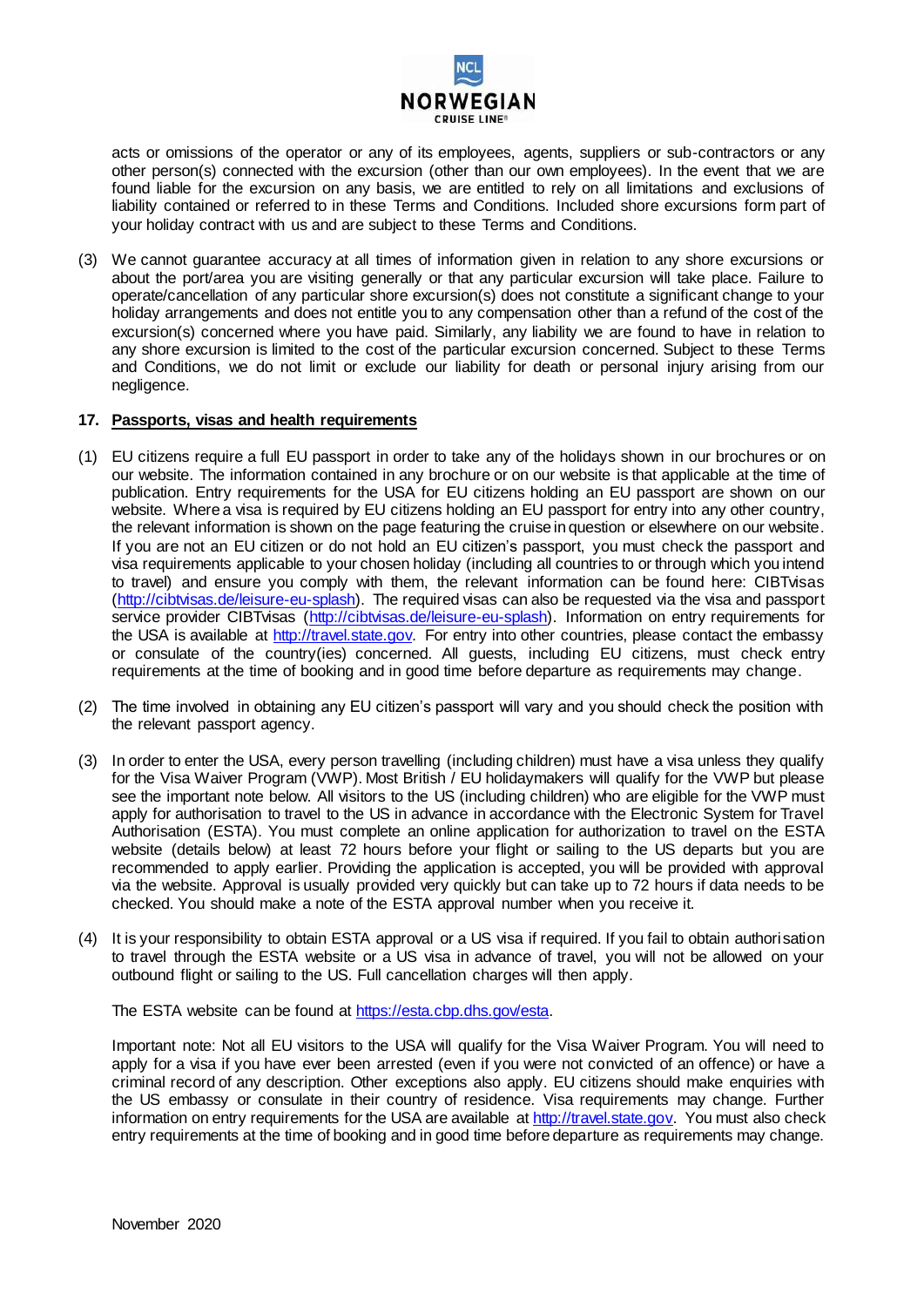

- (5) Current entry requirements for minors into Canada and the U.S. Adults travelling with minors under the age of 18 into the U.S. who are not the minor's parents or legal guardian must be in possession of a notarised parental/guardian consent letter that authorises the minor's travel and medical treatment in cases of emergency. Minors under 21 not travelling with both parents into Canada must have in their possession a notarised letter, which includes the actual dates of travel and signatures of both parents, indicating the name of the person(s) with whom the minor is travelling, and granting them permission to escort the minor.
- (6) It is your responsibility to ensure you are aware of all recommended vaccinations and health precautions in good time before departure. Details should be available from your doctor / travel clinic. Information is also available from the National Travel Health Network and Centre [www.travelhealthpro.org.uk](http://www.travelhealthpro.org.uk/) and on [www.nhs.uk/livewell/travelhealth.](http://www.nhs.uk/livewell/travelhealth) You should also consult the information on recommended vaccinations and health precautions which is available in the country where you are resident. Unless you are otherwise advised at the time of booking, we are not aware of any compulsory health requirements or formalities applicable to EU citizens taking any of the holidays featured in our brochure. If you are a citizen of an EU/EEA country and are visiting an EU/EEA country, you should obtain an EHIC (European Health Insurance Card) or equivalent in your home country prior to departure. An EHIC is not a substitute for travel insurance. Vaccination and other health requirements/recommendations are subject to change at any time for any destination. Please therefore check with a doctor or clinic approximately but not less than six weeks prior to departure to ensure that you have met the necessary requirements and have the applicable information.
- (7) It is the party leader's responsibility to ensure that all members of the party are in possession of all necessary travel and health documents before departure. All costs incurred in obtaining such documentation must be paid by you. We regret we cannot accept any liability if you are refused entry onto any transport or into any country due to failure on your part to carry correct documentation. If fai lure to have any necessary travel or other documents results in fines, surcharges or other financial penalty being imposed on or passed onto us or expenses being incurred by us, you will be responsible for reimbursing us accordingly.
- (8) The UK Foreign and Commonwealth Office may have issued information about your holiday destination which you are recommended to read before booking and departure. Please visit <http://www.gov.uk/foreign-travel-advice> for further details.

#### **18. Secure Flight Passenger Data and Advance Passenger Information**

(1) For security reasons, the United States, most European and many other countries now require airlines to provide information about their passengers before they fly. This may be referred to as Secure Flight Passenger Data (SFPD) or Advance Passenger Information (API). Where you make a flight inclusive booking with NCL, we need to collect this information on the airline's behalf.

 Full name as it appears on your passport (including any middle name(s)) Date of birth Gender Passport number and other details Redress number where applicable (see below\*)

Other information may also be required.

\*A redress number is a number which passengers who have previously encountered misidentification when flying or attempting to fly in or to the United States can apply for in the US so as to avoid future problems.

For further information on SFPD (including redress numbers), see [www.tsa.gov/SecureFlight.](http://www.tsa.gov/SecureFlight) 

(2) The above information must be provided at the time of booking a flight inclusive holiday with NCL or, if not provided at the time of booking, immediately on request. Failure to do so, or the provision of inaccurate or incomplete details, will result in our being unable to take your booking, your booking being cancelled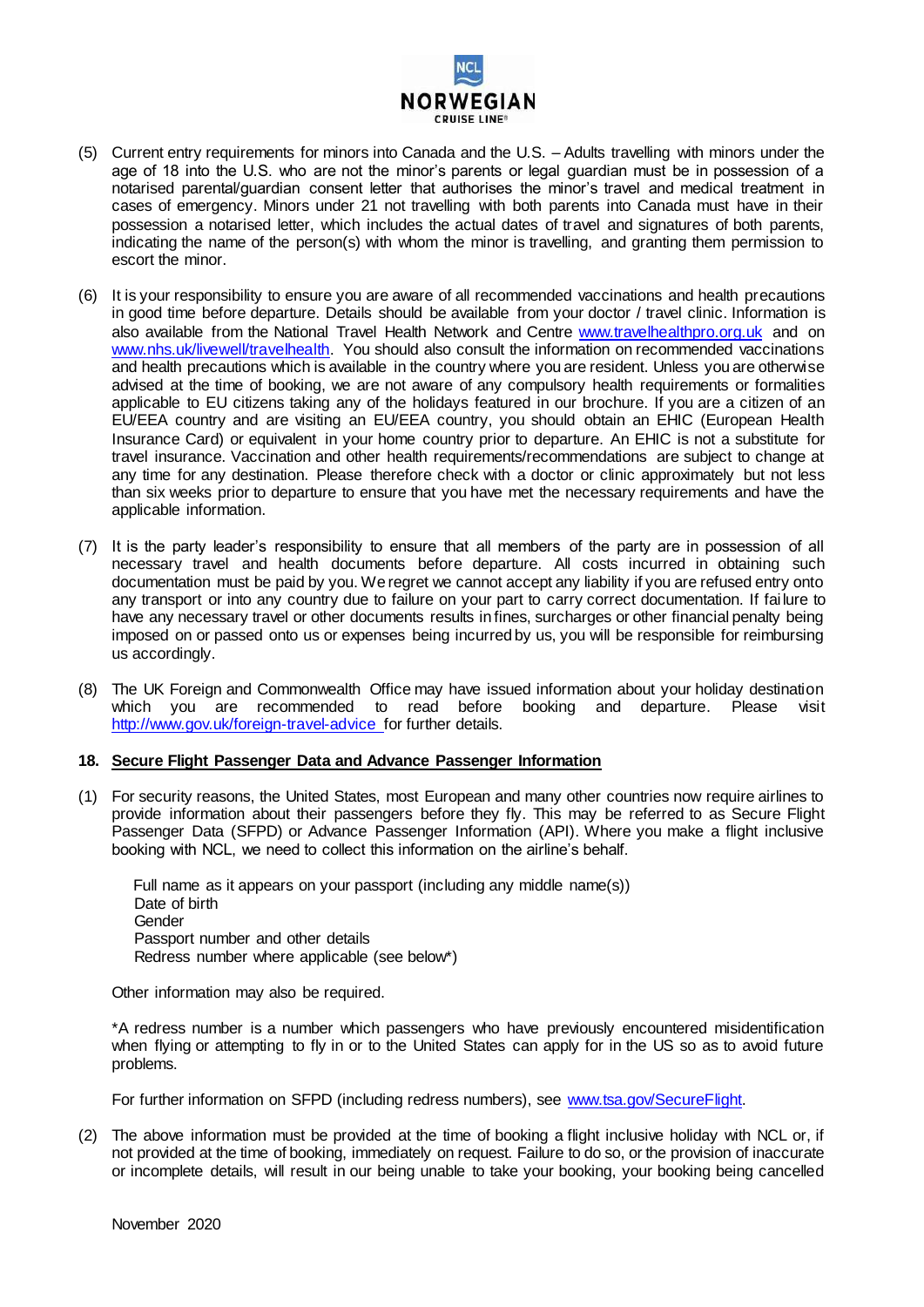

or your being denied boarding on your flight or entry into the US and/or any other country(ies) to which the requirement applies, as applicable. Cancellation charges will then apply and you will be responsible for all costs, expenses, fines and other sums which are incurred by you, NCL and/or the airline as a result.

(3) Where you book cruise only with us, you are responsible for providing the above information to the airline, if booking direct, or to your travel agent or tour operator, when requested to do so for all flights for which SFPD or API is required. If, as a result of failure to provide information when required or the provision of inaccurate or incomplete details, you are unable to take your NCL cruise, cancellation charges will apply as set out in our Terms and Conditions.

Please note: the provision of SFPD or API is a separate requirement to the Electronic System for Travel Authorisation or ESTA – see clause 17 of our Terms and Conditions.

## **19. Financial security**

- (1) Insurance has been arranged with International Passenger Protection Ltd. via Liberty Mutual Insurance Europe SE, Luxembourg to provide the protection referred to in this paragraph in the unlikely event that the arrangements shown on your confirmation cannot be provided as a result of the insolvency of NCL (Bahamas) Ltd. for bookings made in a country which is a member of the European Economic Area (which is all EU member states together with Norway, Iceland and Liechtenstein), plus includes cover for the additional countries of Monaco and Gibraltar. For Switzerland, insurance has been arranged with International Passenger Protection Ltd. via Liberty Managing Agency Limited, United Kingdom. This insurance will ensure you receive a refund of the price paid (if you have yet to travel) or reimbursement of necessary expenses you are forced to incur in order to return home (where your contracted arrangements include return travel). For further information, please refer to the insurance certificate provided for your booking.
- (2) We are also bonded with the Federal Maritime Commission in the USA.

## **20. Delay and deviation**

- (1) Subject to the requirements of EU Regulation 1177/2010, we regret we are not in a position to offer you any assistance in the event of delay at your outward or homeward point of departure. We cannot accept liability for any delay which is due to unavoidable and extraordinary circumstances (see clause 10).
- (2) In all situations the ship has liberty to proceed without pilots. The ship also has liberty to deviate from the advertised route and to call (or omit to call) at any port or place to tow and assist vessels and to offer or render assistance to preserve life or property or for any other reason or purpose which in the judgment of the Master of the ship (whether alone or acting on advice from others) is reasonable including, but not limited to, weather conditions, operational matters, the medical condition of anyone on board or the safety, comfort or convenience of guests. Such deviation shall not give rise to any liability on our part and shall not represent a significant change to the holiday.

## **21. Flights**

- (1) In accordance with EU Directive (EC) No 2111/2005, we are required to bring to your attention the existence of a "Community list" which contains details of air carriers that are subject to an operating ban within the EU Community. The Community list is available for inspection ttp://ec.europa.eu/transport/modes/air/safety/air-ban/index\_en.htm.
- (2) We are required to advise you of the carrier(s) (or, if the carrier(s) is not known, the likely carrier(s)) that will operate your flight(s) at the time of booking if your holiday is flight inclusive. Where we are only able to inform you of the likely carrier(s) at the time of booking, we will inform you of the identity of the actual carrier(s) as soon as we become aware of this. Any change to the operating carrier(s) after your booking has been confirmed will be notified to you as soon as possible.
- (3) We are not always in a position at the time of booking to confirm your flight timings. The flight timings on your confirmation invoice are for guidance only and are subject to alteration and confirmation. The latest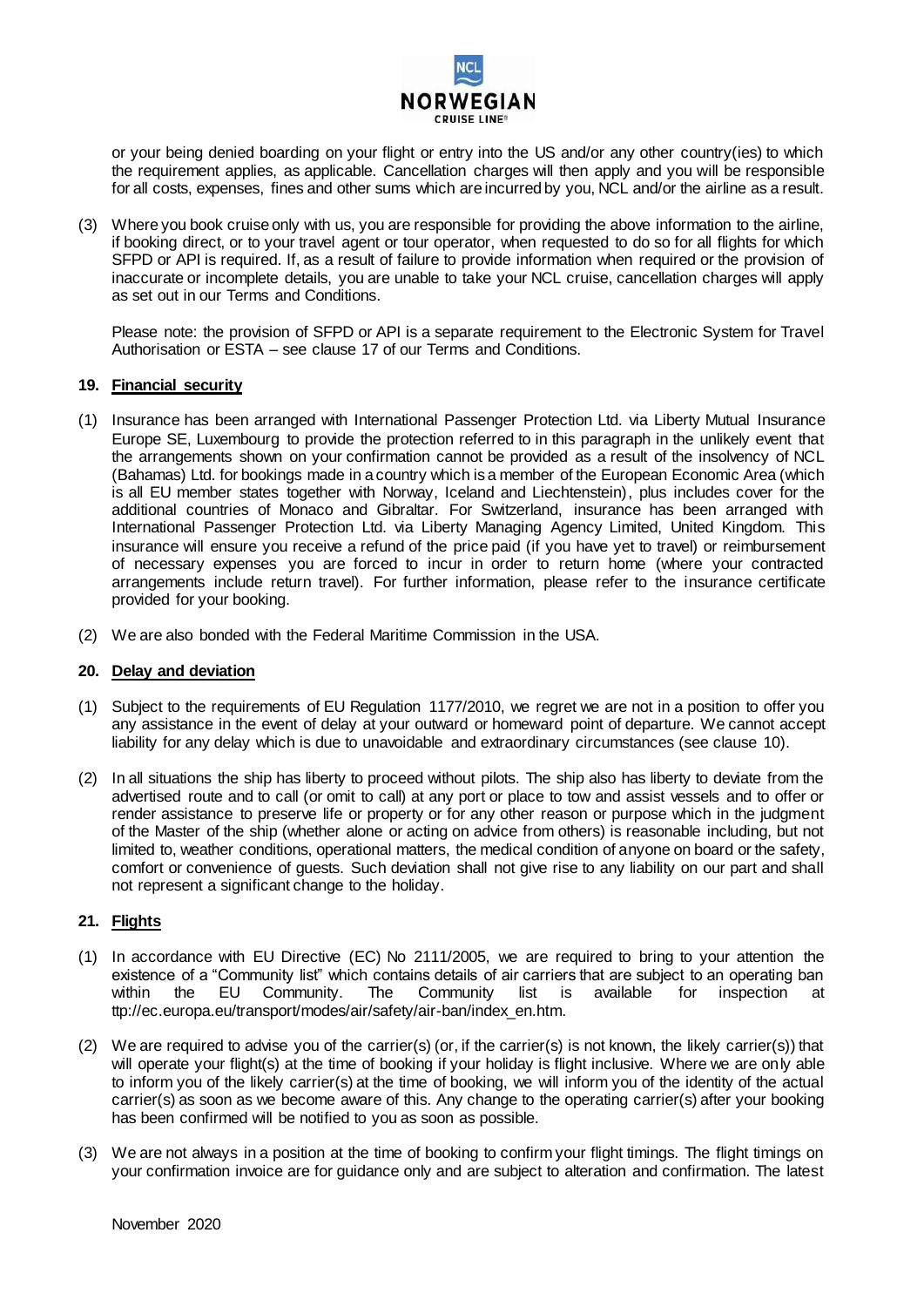

timings will be shown on your e-tickets which will be available approximately two weeks before departure. You must accordingly check your tickets very carefully immediately on receipt to ensure you have the correct flight times. It is possible that flight times may be changed even after tickets are made available – we will contact you as soon as possible if this occurs.

- (4) Any change in the identity of the carrier, your departure airport, flight routing or flight timings will not entitle you to cancel or change to other arrangements without paying our normal charges except where specified in these Terms and Conditions.
- (5) If the carrier with whom you have a confirmed reservation becomes subject to an operating ban as above as a result of which we/the carrier are unable to offer you a suitable alternative the provisions of clause 9 (Changes and cancellation by us) will apply.
- (6) It is the responsibility of the Guest to a) check their baggage allowance for all flights; if you are booked on different carrier(s) or in a different class of travel to/from the ship, your baggage allowance may differ between flights – please ensure you check the airline websites of each carrier in your itinerary; b) check the departure and arrival terminals of all flights; c) ensure you arrive at check-in and departure gate by the appropriate time with all proper and necessary documentation. Due to airline restrictions, we are not always authorised to pre-reserve seats for our Guests. We are not responsible for pre-assigned seating prior to flight departures for any reason. Guests are advised to contact the airline(s) directly to confirm pre-assigned seating. Some airlines will allow pre-assigned seating requests only once the ticket has been issued and may make an additional charge for this service. Airline tickets can only be issued on receipt of full payment for the cruise holiday. We/the airline will endeavour to satisfy any special service(s) requests such as adding frequent flyer numbers, requesting special meals or mobility assistance. Some airlines restrict the accumulation and/or use of frequent flyer miles in conjunction with the fares we use. Guests are at all times responsible for paying all service fees imposed by the airlines. These fees are at all times non-refundable.
- (7) Please note: you are subject to and bound by the terms and conditions of the airline which operates your flight. These can be viewed on the airline's website. If you breach or fail to comply with the airline's terms and conditions or become liable to make any payment to the airline and the airline as a result seeks payment of any sum from us, we will be entitled to claim that payment from you.
- (8) Airlines limit their liability in accordance with applicable international convention and regulation.

## **22. Embarkation Times**

You must comply with the boarding requirements detailed in our Frequently Asked Questions on our website or otherwise advised to you. If you need assistance with embarkation or disembarkation as a result of reduced mobility or a disability, please see clause 15. If you do not arrive to embark on time at any port or place then we shall have no liability in respect of the consequences. We shall not be obliged to delay departure or deviate from the intended itinerary and you must bear any and all costs arising as a result. Costs associated with transportation to rejoin the ship such as, but not limited to, travel costs, government fees, visa fees, subsistence, accommodation, air fare, launch fare, car hire or agency fees must be borne by you.

## **23. Fares and Extra Services**

(1) Services and goods provided during the holiday and any port or airport charges and taxes which are not included in the confirmed holiday price must be paid by you. Additionally, unless otherwise specified at the time of booking, fares do not include travel insurance, drinks, service charges, gratuities relating to services, hotel meals, shore excursions, connecting regional flights (unless booked with us at the same time as you make your cruise booking), personal expenses, dining at certain on-board restaurants and any other item not expressly included in the fare. Fares published are guideline prices, may be subject to change at any time and are subject to availability. Except where indicated, advertised fares are per person, based on double/twin occupancy and include relevant government fees and taxes in the amounts current and applicable at the time of publication.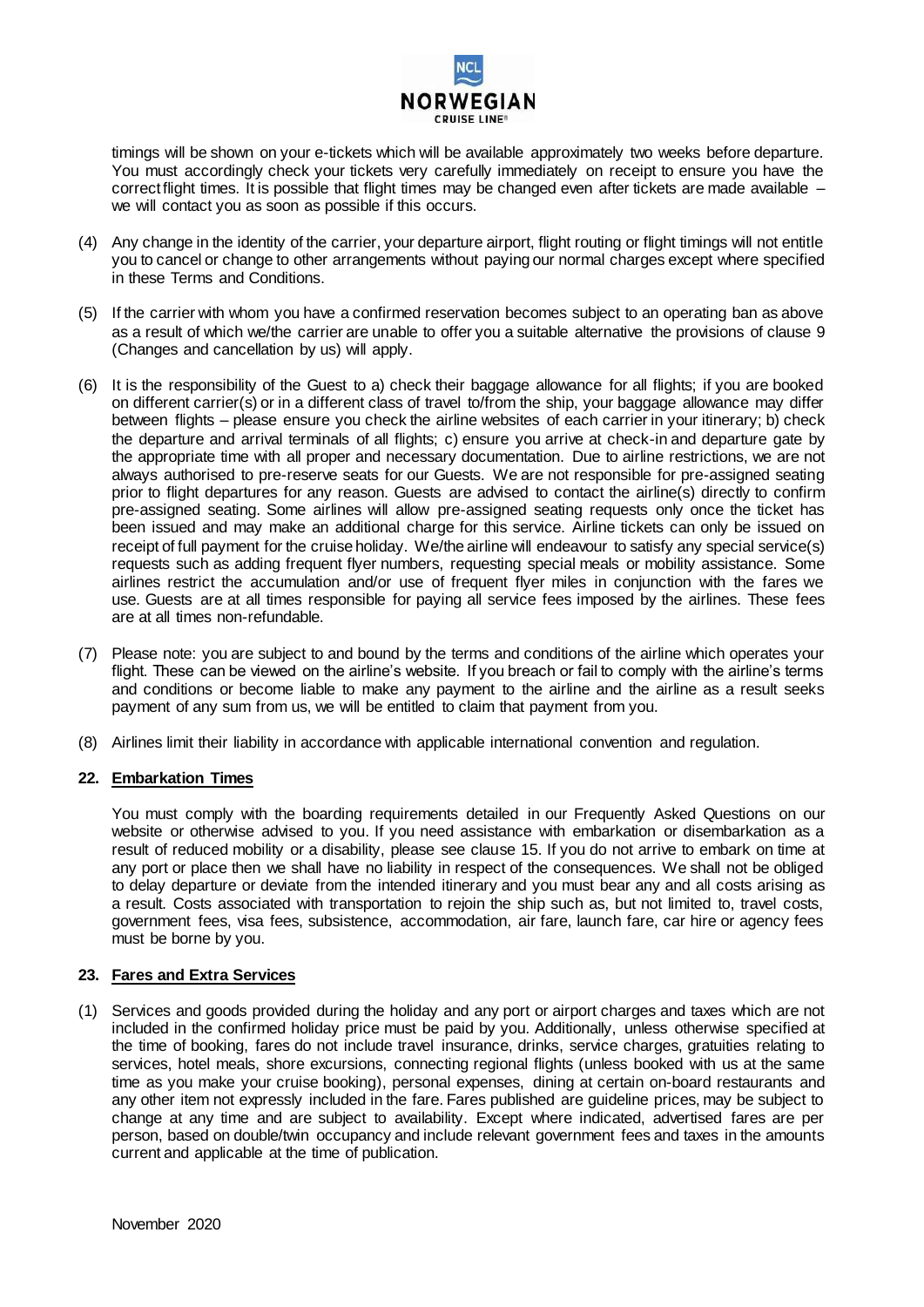

(2) Where services or goods are provided on board the ship, payment must be made before you disembark. Without prejudice to any lien over your goods, you agree that we shall be entitled to prevent any baggage or goods belonging to or travelling with you from leaving the ship until all sums owed to us by you have been paid in full.

## **24. Documentation**

You must have received all vaccinations necessary for the holiday in good time prior to the commencement of your holiday and you must have available for production as required during the holiday your passenger ticket, valid as required for the holiday, passport, visas, medical card, vaccination record and any other documents necessary for the scheduled ports of call and disembarkation.

## **25. Contagious or Infectious Disease**

At any port or place we may refuse to embark or may disembark any Guest who, in the opinion of the Master, ship's medical personnel or other authorised ship's officer, might be excluded from landing at destination by Immigration or other Governmental Authorities or who may be suffering from contagious or infectious disease or whose presence, in the opinion of the Master, may be detrimental to the comfort or safety of other guests or the crew. In such cases the Guest concerned shall not be entitled to any refund of the holiday cost or compensation of any kind. Additionally, we will have no liability for any costs or expenses they incur as a result. In cases of quarantine of the ship involving detention of guests, each Guest must bear all risk and expense thereby caused and will be charged for food and accommodation during the period of detention, payable day by day, if maintained on board the ship, and for all other quarantine fees and expenses assessed or incurred in respect of the Guest.

## **26. Guests' Property and Luggage Restrictions**

- (1) You are subject to any and all baggage restrictions applied by any carriers during the holiday, including air and land carriers. You are responsible for checking these prior to departure and accept responsibility for any baggage disallowed or additional charges caused by restrictions including any excess baggage charges levied by any air carrier. Our requirements for cruises are as follows. Only such clothes, effects and gifts as are appropriate for the cruise may be brought on board by each Guest. Each Guest may bring on board two pieces of baggage, with each piece weighing a maximum of 20 KG. Each piece of baggage must be distinctly labelled with the Guest's name, name of the ship, cabin number and sailing date. Any Guest wishing to bring on board baggage in excess of 40 KG in total must seek prior approval from us.
- (2) You must not carry firearms, explosives, substances which may be illegal in certain jurisdictions, flammable materials or other hazardous or illegal items. Any such items or noxious substance in your possession on embarkation shall immediately be surrendered to an appropriate member of staff and may be confiscated, destroyed or surrendered to authorities. You must not bring on board any intoxicating liquors or beverages or any drugs. Any such items in your possession on embarkation shall immediately be surrendered to the ship's Master. You shall have no claim for any loss or inconvenience incurred.
- (3) The ship's Master or any crew member acting under the authority of the Master shall be entitled to enter the Stateroom occupied by any Guest for the purposes of searching for controlled or prohibited substances or for purposes connected with repair, maintenance work, security or safety. The Guest agrees to submit to any personal search or search of luggage and goods where such search is reasonably required by us or any supplier in the interests of security or safety or by any third party acting with appropriate authority.
- (4) You must place luggage not retained in a Stateroom in the ship's baggage room or safe and obtain a receipt from us for that luggage. You must ensure that no valuable or important items are left in such luggage – see clause 11(6).
- (5) During any transfer of luggage, including upon departure from any hotel or airport, arrival at any new destination or upon change of vehicle or means of transport, it is your responsibility to identify your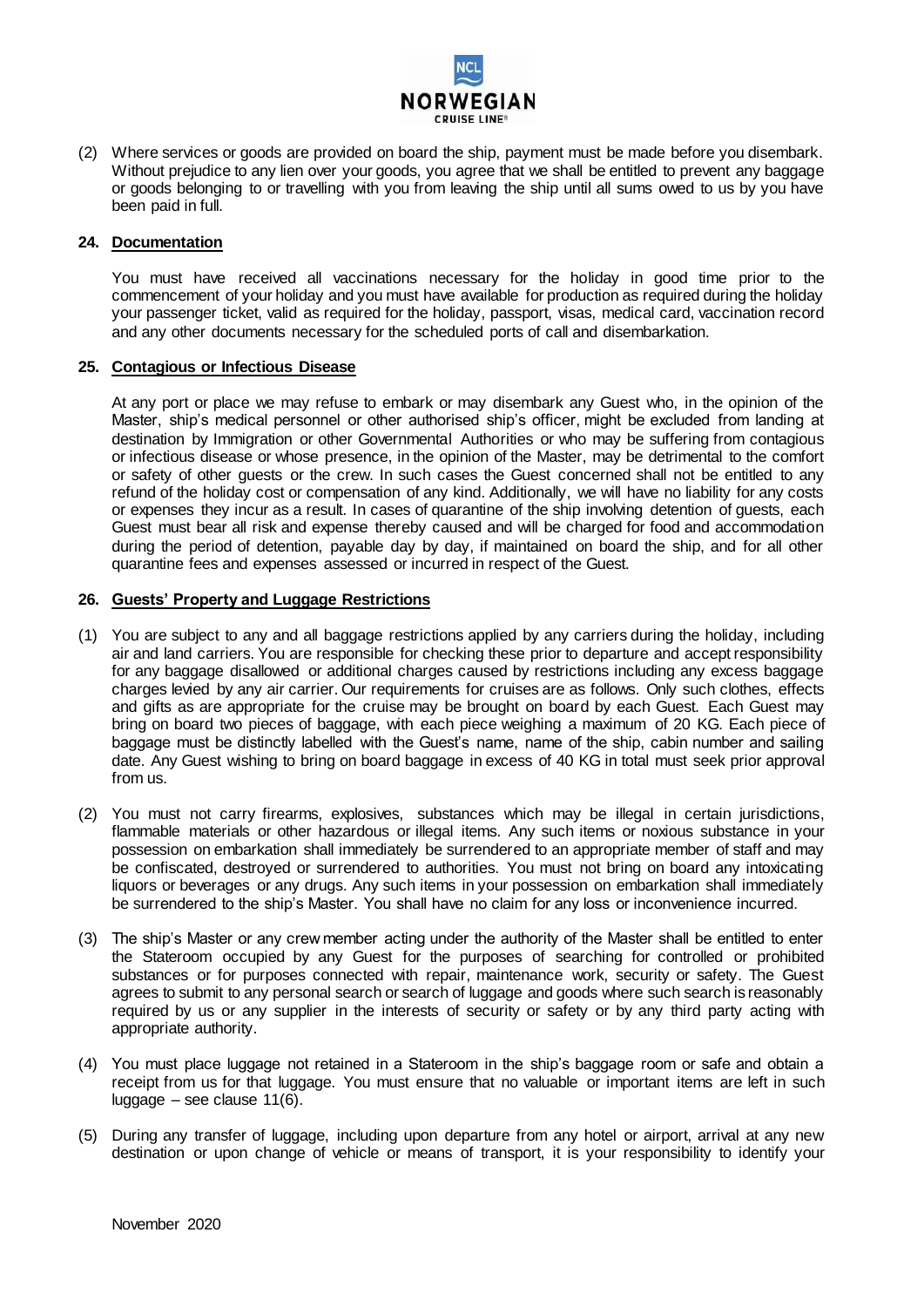

luggage and ensure it is dealt with as may be appropriate for delivery to the next destination. Any property left on a ship at final destination may be stored and repatriated at the Guest's expense.

(6) Pets, birds, livestock and other animals are not allowed on board the ship. Disabled Guests and Guests with reduced mobility may, however, bring their registered assistance dog with them provided they comply with all applicable requirements (including any imposed by the Guest's country of residence or your airline). Please advise us at the time of booking if you wish to bring a registered assistance dog with you.

## **27. Overseas Airport/Port Transfers**

- (1) For some cruises, you can book transfers between the airport and ship (and vice versa) with us where you have made your own flight arrangements, subject to the following terms. The following terms also apply, except where otherwise stated, to transfers between airport and ship which form part of a flight inclusive booking made with us or where you book them with us at the same time as you make your cruise only booking.
- (2) For cruise only bookings, transfers may be booked at the same time as your cruise or at a later date but as they are subject to availability, you are recommended to book them as soon as possible. Transfers are only available on the days the cruise starts and ends. The cost of the transfers is payable with the balance of the cruise cost. Transfers may be cancelled without charge prior to balance due date. After balance due date, cancellation is subject to the same cancellation charges as the cruise. Flight details should be provided when booking your transfer. You should notify us as soon as possible in the event of any change in these details. Subject to availability, we will endeavour to offer you an alternative transfer time where you can no longer travel on your booked transfer as a result of a change in flight times. Where we cannot do so, the transfer may be cancelled as referred to above.
- (3) You will be provided with a voucher for your confirmed transfer which you will need to present before you will be allowed to board your transfer vehicle. If you don't have your voucher with you at this time, you may be unable to travel on your transfer. Transfers will depart from the airport or the port, as applicable, at a notified time from a designated departure point. It is your responsibility to be at the correct place at the correct time as the transfer vehicle is not obliged to wait. Transfers will usually be provided on a coach but we reserve the right to substitute any other type of vehicle at our discretion including a mini bus or taxi.
- (4) We have no liability to you if you miss your transfer for any reason (including, without limitation, as a result of flight delay, cancellation or any other reason outside your control) or are refused access to the transfer for any reason referred to in this clause or any other clause of these Terms and Conditions. Where you miss your transfer for a reason outside your control, we will endeavour to accommodate you on a later transfer if there is one, subject to availability of space, but do not promise to do so. No refund will be provided for any missed transfer or for any transfer to which you are refused access in accordance with this clause or any other clause of these Terms and Conditions. We will not be responsible for arranging or meeting the costs of any alternative form of transport.
- (5) You are responsible for ensuring your luggage is properly loaded on the transfer vehicle and promptly collected on arrival at the port or airport. Luggage and other personal possessions are at all times your responsibility and are carried on the transfer vehicle at your risk. We have no liability for any luggage or personal possessions carried or intended to be carried on any transfer (including, without limitation, for any loss, damage or theft of or from the same). In the event that we are found liable for any such claim, clauses 11(4) and 11(7) of these Terms and Conditions will apply.
- (6) All transfer times provided are an estimate only based on the most direct route between the airport and port and assume no delays will be encountered. We make no warranty or representation as to the time or route any particular transfer will take.

For transfers which do not form part of a flight inclusive booking or are not booked at the same time your cruise only booking is made, and providing we have selected a reputable transfer operator, we have no liability to you of any description on any basis in the event that you fail to arrive at the port prior to the latest check-in time for embarkation on the ship or at the airport prior to latest check-in with the airline as a result of any delay or failure in the operation of the transfer at any stage (including prior to departure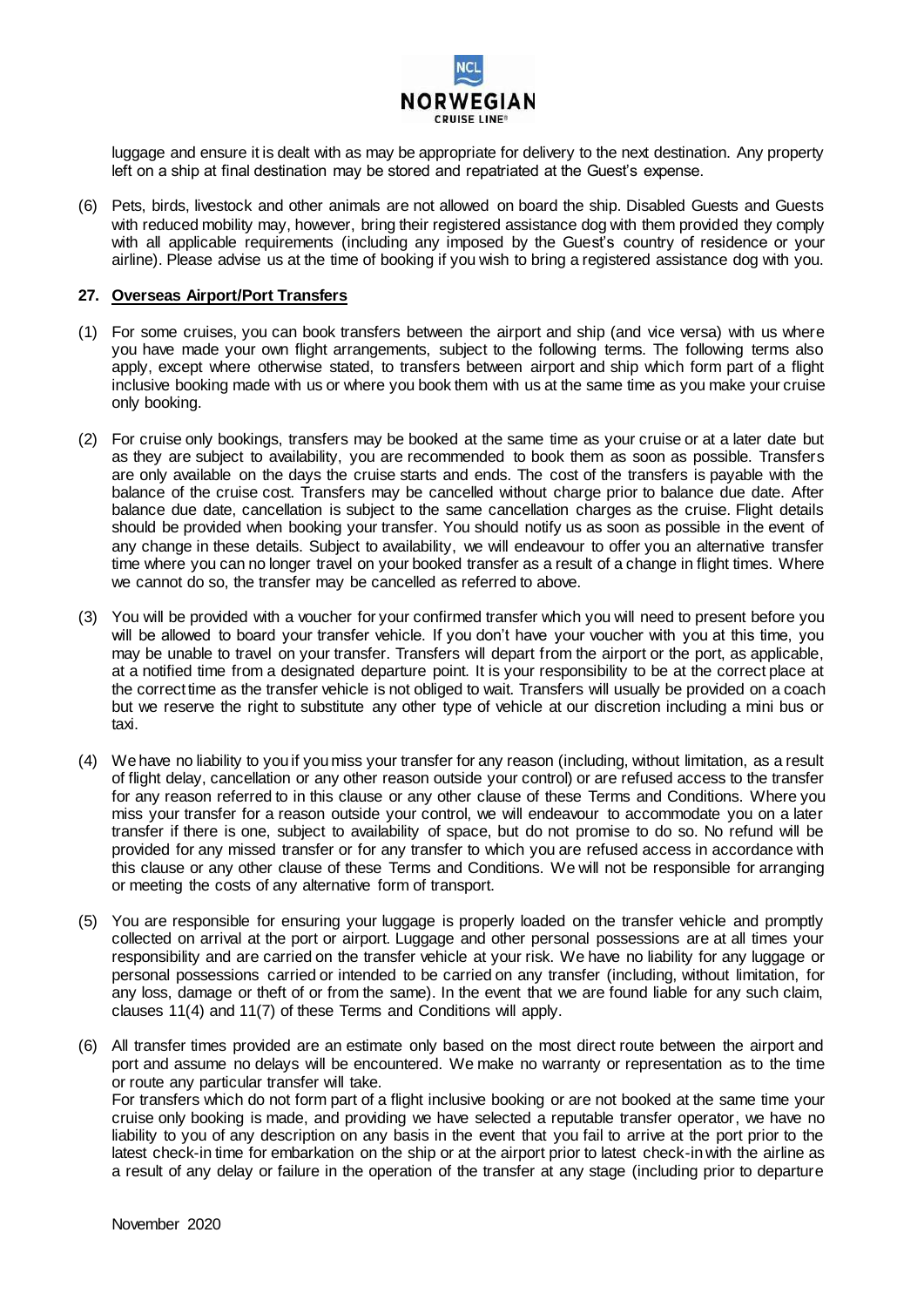

from the airport or port) for any reason. Such reasons include, without limitation, traffic congestion, accident, breakdown (whether or not the accident or breakdown directly involves the transfer vehicle), diversion, road closure, road works and any force majeure. This exclusion applies whether or not we or the operator of the transfer were aware of the event or circumstances in question before the start of the transfer. You will be responsible for meeting all costs and expenses incurred as a result including, where applicable, those involved in joining the ship at a later port of call. We will not be liable to make any refund, meet any costs or expenses or pay any compensation or other sum of any description as a result. For transfers which form part of a flight inclusive booking or are booked at the same time your cruise only booking is made, we will have no liability for or in any of the circumstances referred to in this paragraph providing the transfer has been operated with reasonable skill and care.

- (7) We and the operator of the transfer have the right to refuse access to the transfer in the event that you are or appear to be intoxicated or under the influence of alcohol or drugs or behaving in a manner which is causing or may cause distress, disturbance or danger to any person travelling on, or the driver of, the transfer vehicle or damage to any property.
- (8) Without prejudice to any other provision of the terms set out in this clause, any liability which we may have to you on any basis for or in connection with any transfer which does not form part of a flight inclusive booking or is not booked at the same time your cruise only booking is made will in any event be limited to a refund of the cost of the transfer in question paid to us except where the claim involves death or personal injury or loss or damage of luggage or personal possessions, in which case the Athens Convention limits the maximum amount we as the carrier may have to pay. Claims involving luggage or personal possessions are subject to this clause. For claims involving death or personal injury, we will not be liable for the operation of the transfer itself or for the acts or omissions of the transfer operator or any of its employees, agents, suppliers or sub-contractors or any other person(s) connected with the transfer (other than our own employees). We will have no further or greater liability. In the event that we are found liable for any transfer which does not form part of a flight inclusive booking or was not booked at the same time your cruise only booking is made on any basis, we are entitled to rely on all limitations and exclusions of liability contained or referred to in these Terms and Conditions. Without limitation, we are entitled to rely on clauses 10, 11(2), and 11(7) of these Terms and Conditions in relation to any claim against us.

## **28. Indemnity**

Except as otherwise set out in these Terms and Conditions, you must indemnify us for any expense incurred or suffered by us which is not included in the holiday price you have paid to us including (without limitation) expenses relating to medical, dental or similar treatment, accommodation, transportation, repatriation or damage to property. You must also indemnify us for any costs, expenses or other sums we incur as a result of your failure to comply with any requirement of these Terms and Conditions including, by way of example, failure to provide information in accordance with clause 18 (Secure Flight Passenger Data and Advance Passenger Information).

## **29. US Sanctions – North Korea, Cuba, Crimea, Sudan, Syria and Iran**

- (1) The United States Department of the Treasury through the Office of Foreign Assets Control ("OFAC") has issued a series of comprehensive sanctions against various countries, and specifically, North Korea (Democratic People's Republic of Korea), Crimea, Cuba, Sudan, Syria and Iran. These sanctions limit the ability of cruise lines to conduct business with these countries and their citizens, which includes allowing citizens of those countries to sail onboard our ships. Accordingly, it is Norwegian's policy that if you are a citizen or resident of one of these sanctioned countries, we will be unable to accept and will be entitled to cancel your booking and refuse boarding, unless you can satisfy the following conditions by providing us with:
	- a. **proof of citizenship in a non-sanctioned country**; **OR proof of residency in a non-sanctioned country**; **AND**
	- b. **evidence that you are funding the cruise, including all onboard charges, through a bank associated with a non-sanctioned country.**